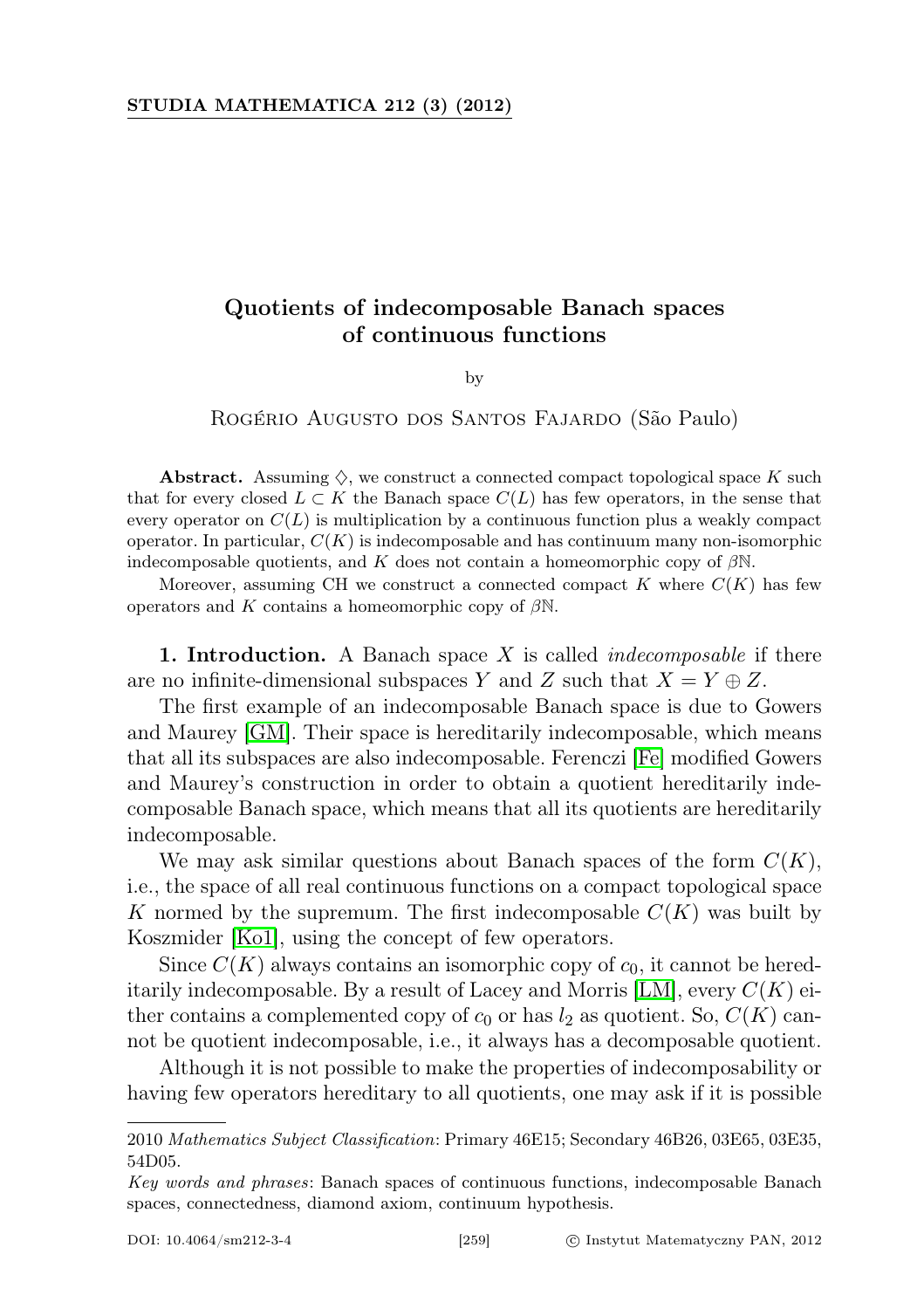to make these properties hereditary to a large class of quotients. In this paper we answer a question posed at the end of [\[Ko1\]](#page-24-2), obtaining, under axiom  $\diamondsuit$ , an indecomposable  $C(K)$  such that for all closed  $L \subset K$  the space  $C(L)$  has few operators. Since a closed subspace of K induces a quotient of  $C(K)$ , we conclude that  $C(K)$  has many quotients which also have few operators, and several of them are indecomposable (whenever L is connected).

This result is related to *Efimov's problem*, which asks whether a compact space  $K$  can have neither a non-trivial convergent sequence nor a homeomorphic copy of  $\beta N$ . The problem was solved affirmatively under CH (see [\[Ta\]](#page-24-4)) and remains open in ZFC. Our construction provides an alternative solution (under  $\diamondsuit$ , which implies CH) to Efimov's problem, because the space K cannot have a convergent sequence, since this would imply having  $c_0$  as a complemented subspace, and cannot have a homeomorphic copy of  $\beta N$ , since  $C(\beta N) \equiv l_{\infty}$ , which has many operators.

All topological spaces appearing in this paper are Hausdorff.

2. Weak multipliers. Indecomposable Banach spaces are closely related to the property of having few operators. In Gowers and Maurey's construction, every operator is multiplication by a real number plus a weakly compact operator. Assuming the continuum hypothesis (which was further eliminated by Plebanek  $[Pl]$ ), Koszmider built an indecomposable  $C(K)$ space such that every operator on it is multiplication by a continuous function plus a weakly compact operator. With no extra set-theoretical assumption, he showed that all operators on the space he constructed have a special property, similar to the above one, and which we will describe in this section.

DEFINITION 2.1 ([\[Ko1,](#page-24-2) 2.1]). An operator  $T: C(K) \to C(K)$  is called a weak multiplier if for every bounded sequence  $(e_n)_{n\in\mathbb{N}}$  of pairwise disjoint elements of  $C(K)$  (i.e.,  $e_n \cdot e_m = 0$  for  $n \neq m$ ) and any sequence  $(x_n)_{n \in \mathbb{N}} \subset K$ such that  $e_n(x_n) = 0$  we have

$$
\lim_{n \to \infty} T(e_n)(x_n) = 0.
$$

<span id="page-1-2"></span>LEMMA 2.2 ([\[Ko1,](#page-24-2) 2.3]). Let  $T: C(K) \to C(K)$  be a weak multiplier. Then  $T$  is onto if and only if  $T$  is an isomorphism onto its range.

Recall that  $Y \subset X$  is  $C^*$ -embedded in X if every bounded continuous function from Y into  $\mathbb R$  extends to a bounded continuous function from X to R.

<span id="page-1-1"></span><span id="page-1-0"></span>LEMMA 2.3 ( $[Ko1, 2.8]$  $[Ko1, 2.8]$ ). Let K be a compact topological space such that for any disjoint open sets  $U_1$  and  $U_2$  we have either  $\overline{U}_1 \cap \overline{U}_2 = \emptyset$  or  $|\overline{U}_1 \cap \overline{U}_2|$  $\geq 2$ . Then for every  $x \in K$  the space  $K \setminus \{x\}$  is C<sup>\*</sup>-embedded in K.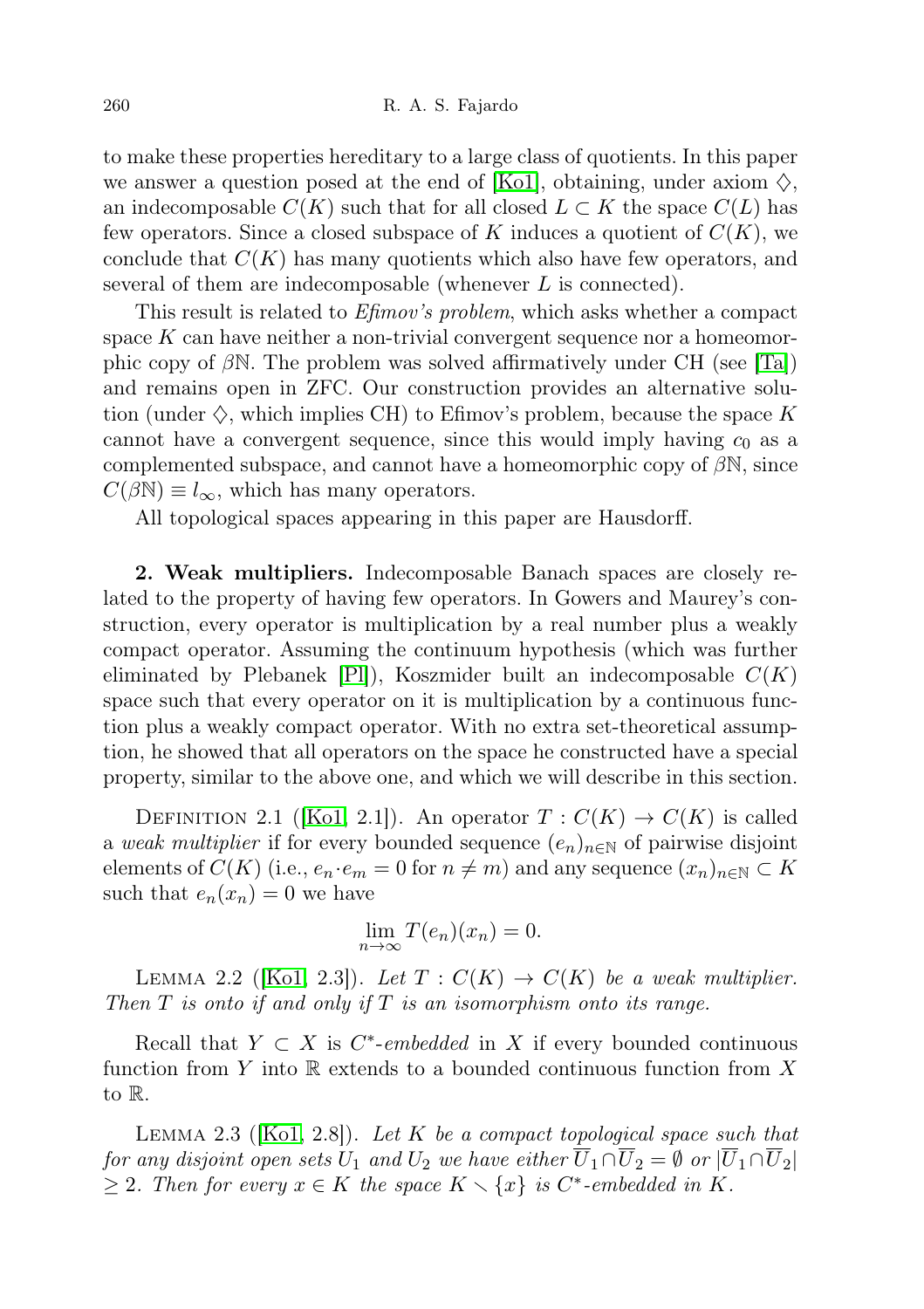THEOREM 2.4 ( $[Ko1, 2.7]$  $[Ko1, 2.7]$ ). The following are equivalent for a compact space K:

- (i) All operators  $T : C(K) \rightarrow C(K)$  are of the form  $gI + S$  where  $q \in C(K)$  and S is weakly compact.
- (ii) All operators on  $C(K)$  are weak multipliers and for every  $x \in K$  the space  $K \setminus \{x\}$  is  $C^*$ -embedded in K.

We will use a definition which was first introduced in [\[Sc\]](#page-24-6).

DEFINITION 2.5. A compact space K is a Koszmider space if all operators on  $C(K)$  have the form  $gI + S$ , where  $g \in C(K)$  and S is weakly compact.

The following lemma is an adaptation of Lemma 2.5 of [\[Ko1\]](#page-24-2).

<span id="page-2-0"></span>LEMMA 2.6. If K is a connected Koszmider space then  $C(K)$  is indecomposable.

*Proof.* Let  $K$  be as in the hypothesis and suppose that there are closed subspaces X and Y of  $C(K)$  such that  $C(K) = X \oplus Y$ . We will show that either  $X$  or  $Y$  is finite-dimensional.

Let P be the projection on  $C(K)$  such that  $\text{Im}(P) = X$  and  $\text{Ker}(P)$  $= Y$ . By hypothesis there are  $g \in C(K)$  and S weakly compact such that  $P = gI + S$ . Since  $P^2 = P$  we have  $g^2I + S^2 + gS + Sg = gI + S$ . Hence  $S' = (g^2 - g)I$  is weakly compact, and so strictly singular (see [\[Pe\]](#page-24-7)).

Suppose  $(g^2 - g)(x) \neq 0$  for some  $x \in K$ . Then there is an open neighborhood V of x such that  $|(g^2 - g)(y)| > \varepsilon$  for some  $\varepsilon > 0$  and every  $y \in \overline{V}$ . Let Z be the subspace of  $C(K)$  consisting of all continuous functions whose supports are included in  $V$ . Since  $K$  is connected and therefore it has no isolated point, Z is infinite-dimensional. But  $S'|_Z$  is an isomorphism onto its range, since  $(g^2 - g)^{-1}$  is well defined and continuous on  $\overline{V}$ , and provides an inverse of  $S'$ . This contradicts  $S'$  being strictly singular.

Therefore  $(g^2 - g)(x) = 0$  for every  $x \in K$ , so  $g(x) \in \{0,1\}$  for every  $x \in K$ . Since K is connected,  $g \equiv 0$  or  $g \equiv 1$ . So we have either  $P = S$  or  $P = I + S$ , which implies that either P or  $I - P$  is weakly compact. In the first case,  $P|_{\text{Im}(P)}$  is an isomorphism onto its range and so  $\text{Im}(P)$ ) has finite dimension. In the second case,  $(I - P)|_{\text{Ker}(P)}$  is the identity and so  $\text{Ker}(P)$ is finite-dimensional, concluding the proof.

3. Extensions by continuous functions. The first construction of  $C(K)$  having few operators, in the sense described below, was made in [\[Ko1\]](#page-24-2) with K being the Stone space of a boolean algebra. The algebra was obtained by transfinite induction, adding the supremum of a pairwise disjoint sequence of elements of the algebra at each step.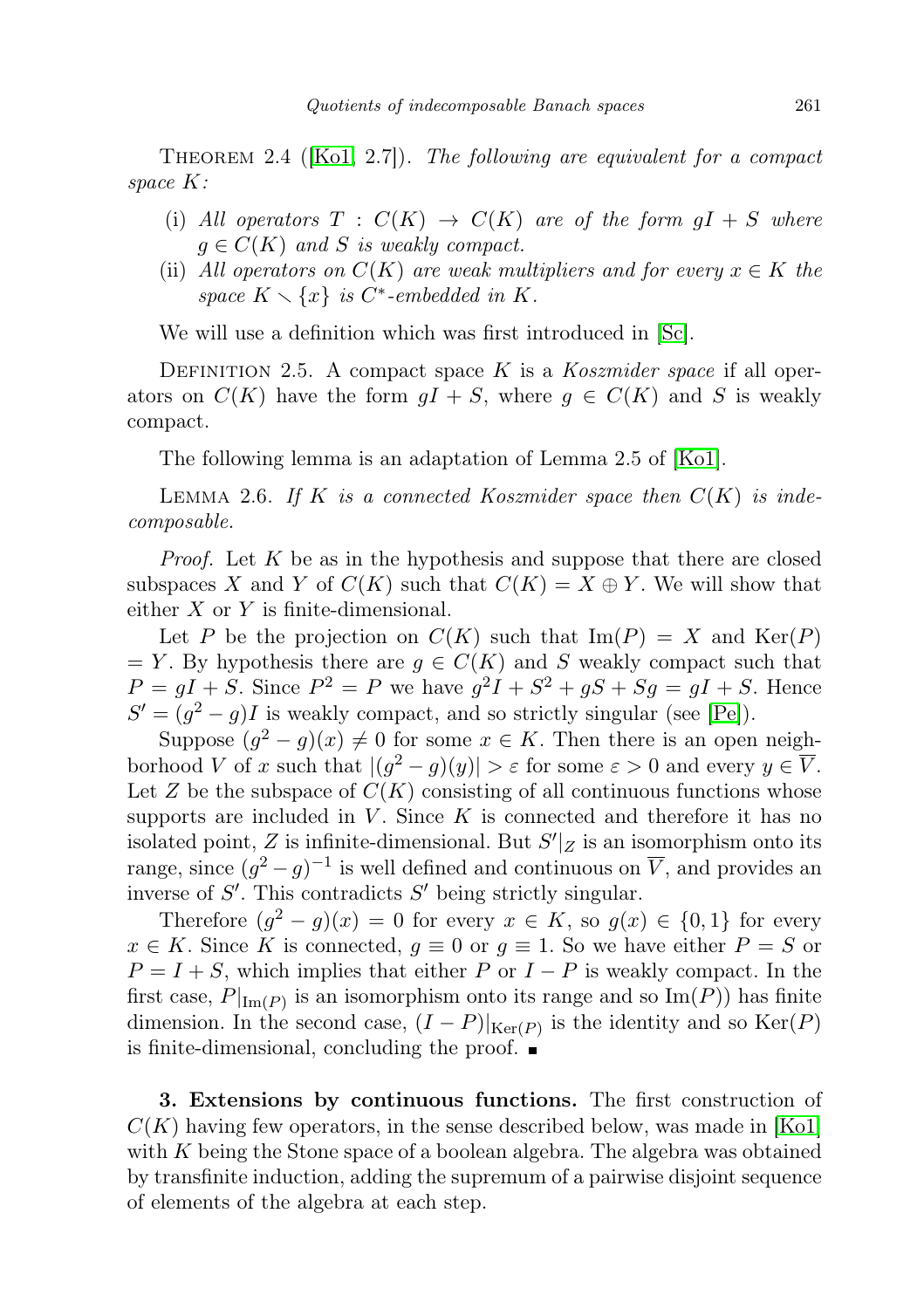Although this construction provides a Banach space  $C(K)$  with few operators, it cannot provide an indecomposable Banach space, since the Stone space of a boolean algebra is always zero-dimensional, i.e., it has a basis of closed-open sets. If  $K$  can be written as the union of two infinite disjoint closed-open sets  $L_1$  and  $L_2$ , then  $C(K)$  is isomorphic to  $C(L_1) \oplus C(L_2)$  and therefore it cannot be indecomposable.

To fix this problem and get an indecomposable  $C(K)$ , Koszmider created an analogous procedure to add suprema of continuum many pairwise disjoint functions defined on a connected compact space. In this section we describe Koszmider's main results and develop some new lemmas that will be useful in our constructions.

We now introduce some notation. Let K be a compact space and  $(f_n)_{n\in\mathbb{N}}$ be a pairwise disjoint sequence of continuous functions from  $K$  into [0, 1]. We denote by  $D((f_n)_{n\in\mathbb{N}})$  the set of all  $x \in K$  such that there exists an open neighborhood U of x such that  $U \cap \text{supp}(f_n) = \emptyset$  for all but finitely many  $n \in \mathbb{N}$ . We denote its complement  $K \setminus D((f_n)_{n \in \mathbb{N}})$  by  $\Delta((f_n)_{n \in \mathbb{N}})$ .

We recall that f is the supremum of  $\{f_n : n \in \mathbb{N}\}\$ in  $C(K)$  if  $f_n \leq f$  for all  $n \in \mathbb{N}$  and  $f \leq g$  whenever  $g \in C(K)$  satisfies  $f_n \leq g$  for every  $n \in \mathbb{N}$ .

<span id="page-3-0"></span>LEMMA 3.1 ([\[Ko1,](#page-24-2) 4.1]). Let K be a compact space and let  $(f_n)_{n\in\mathbb{N}}$  be a pairwise disjoint sequence of continuous functions from K into  $[0, 1]$ . Then:

(i)  $f \in C(K)$  is sup $\{f_n : n \in \mathbb{N}\}\$ in the lattice  $C(K)$  if and only if

$$
\left\{x \in K : \sum_{n \in \mathbb{N}} f_n(x) \neq f(x)\right\}
$$

is nowhere dense in K.

(ii)  $D((f_n)_{n\in\mathbb{N}})$  is an open dense set in K and  $\sum_{n\in\mathbb{N}}f_n$  is continuous on  $D((f_n)_{n\in\mathbb{N}})$ .

DEFINITION 3.2 ([\[Ko1,](#page-24-2) 4.2]). Suppose that K is a compact space,  $L \subset$  $K \times [0, 1]$  and  $(f_n)_{n \in \mathbb{N}}$  is a pairwise disjoint sequence of continuous functions from K into [0,1]. We say that L is an extension of K by  $(f_n)_{n\in\mathbb{N}}$ , written  $L = K((f_n)_{n \in \mathbb{N}})$ , if L is the closure of the graph  $\sum_{n \in \mathbb{N}} f_n |D((f_n)_{n \in \mathbb{N}})$ .

The next lemma is an easy consequence of Lemma [3.1](#page-3-0) and the above definition.

<span id="page-3-2"></span>LEMMA 3.3. Let  $(f_n)_{n\in\mathbb{N}}$  be a pairwise disjoint sequence of continuous functions from a compact space K into  $[0, 1]$ , and let L be the extension of K by  $(f_n)_{n \in \mathbb{N}}$ . Then

$$
\{x\in K:|\pi_{L,K}^{-1}(x)|>1\}\subset\varDelta((f_n)_{n\in\mathbb{N}}).
$$

<span id="page-3-1"></span>LEMMA 3.4 ([\[Ko1,](#page-24-2) 4.3]). Let  $(f_n)_{n\in\mathbb{N}}$  be a pairwise disjoint sequence of continuous functions from a compact space K into  $[0, 1]$ , and take  $L =$  $K((f_n)_{n\in\mathbb{N}})$ . Let  $\pi$  be the projection of L to K. Then: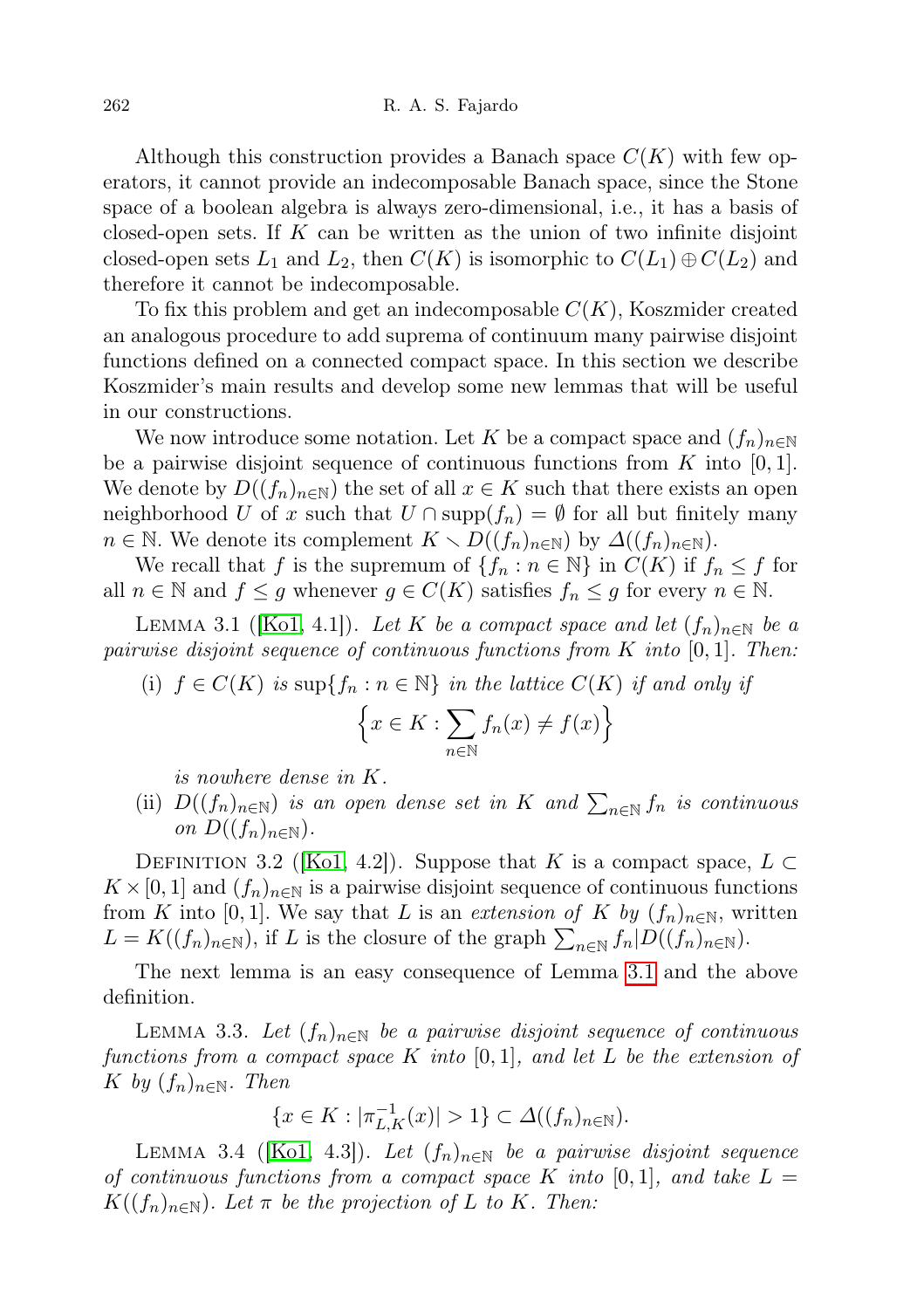- (i) If  $M \subset K$  is nowhere dense in K then  $\pi^{-1}[M]$  is nowhere dense in L.
- (ii)  $\sup\{f_n \circ \pi : n \in \mathbb{N}\}\$ exists in  $C(L)$ .

Part (i) of the above lemma guarantees that the supremum obtained at some step of the inductive construction is not spoiled at further steps. One may easily verify that the supremum in (ii) is the function which maps the pair  $(x, t) \in L \subset K \times [0, 1]$  into  $t \in [0, 1]$ .

The main problem of working with extensions by continuous functions is the preservation of connectedness. We do not know yet if extensions, in general, preserve connectedness. Koszmider proved [\[Ko1\]](#page-24-2) that this occurs when the extension contains the graph of  $\sum_{n\in\mathbb{N}}f_n$ . But for our purpose we need the following definition:

DEFINITION 3.5. Let L be an extension of K. We say that L is a complete extension of K if for every  $x \in K$ ,  $\pi_{L,K}^{-1}[\lbrace x \rbrace]$  is either a singleton or  $\lbrace x \rbrace \times$  $[0, 1].$ 

<span id="page-4-0"></span>LEMMA 3.6. If  $K$  is a compact connected space and  $L$  is a complete extension of K, then L is also connected.

*Proof.* Let  $\pi$  be the standard projection from L to K. Suppose that L is not connected. Let U and V be non-empty open sets of L such that  $U \cap V = \emptyset$ and  $U \cup V = L$ . Since U and V are closed, and therefore compact,  $\pi[U]$  and  $\pi[V]$  are closed in K. It is clear that  $\pi[U]\cup \pi[V] = K$ , because  $U\cup V = L$  and  $\pi[L] = K$ . Hence, by connectedness of K, we conclude that  $\pi[U] \cap \pi[V] \neq \emptyset$ . Let x be in this intersection. Then we have  $x \in K$ ,  $\pi^{-1}[\{x\}] \cap U \neq \emptyset$  and  $\pi^{-1}[\{x\}] \cap V \neq \emptyset$ . But  $\pi^{-1}[\{x\}] \subset U \cup V$  and  $\pi^{-1}[\{x\}] \cap (U \cap V) = \emptyset$ , proving that  $\pi^{-1}[\lbrace x \rbrace]$  is not connected, contradicting the hypothesis that it is either a singleton or homeomorphic to  $[0, 1]$ .

 $\prod_{\alpha<\kappa}X_{\alpha}$  be a product of topological spaces, where  $\kappa$  is a limit ordinal. Let We recall the definition of the inverse limit of topological spaces. Let  $Y_{\alpha}$  be subspaces of  $\prod_{\beta<\alpha}X_{\beta}$  such that  $\pi_{\beta}[Y_{\alpha}]=Y_{\beta}$  whenever  $\beta<\alpha$ . We define the inverse limit of  $(Y_\alpha)_{\alpha<\kappa}$  as

$$
\varprojlim (Y_{\alpha})_{\alpha<\kappa} = \Big\{ (y_{\alpha})_{\alpha<\kappa} \in \prod_{\alpha<\kappa} X_{\alpha} : \forall \alpha<\kappa \ ((y_{\beta})_{\beta<\alpha} \in Y_{\alpha}) \Big\}.
$$

Inverse limits preserve compactness and connectedness (see [\[Eng,](#page-24-8) 2.5.1]).

<span id="page-4-1"></span>LEMMA 3.7. Suppose that  $\beta$  is an ordinal and let  $(K_{\alpha})_{\alpha<\beta}$  be a sequence such that  $K_2 = [0,1]^2$ ,  $K_\alpha \subset [0,1]^\alpha$  is compact,  $K_\alpha$  is the inverse limit of  $(K_{\gamma})_{\gamma<\alpha}$  if  $\alpha$  is a limit ordinal, and  $K_{\alpha+1}$  is a complete extension of  $K_{\alpha}$ by a pairwise disjoint sequence of continuous functions from  $K_{\alpha}$  into [0, 1]. Then: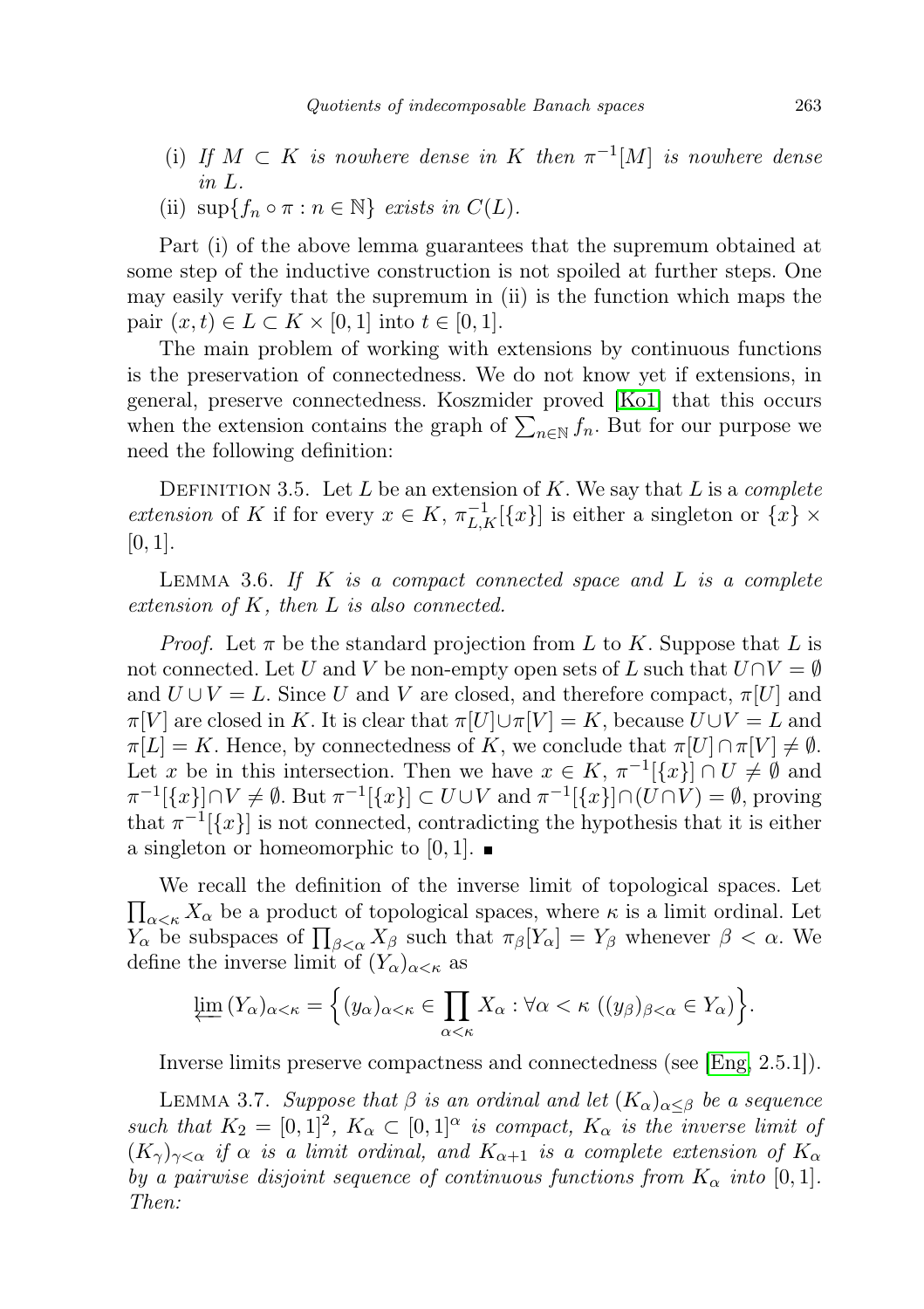264 R. A. S. Fajardo

(i) If  $f, f_n \in C(K_\alpha)$  for  $n \in \mathbb{N}$  and  $\alpha \leq \beta$  are such that  $f = \sup\{f_n : n \in \mathbb{N}\},\$ 

then

$$
f \circ \pi_{\beta,\alpha} = \sup \{ f_n \circ \pi_{\beta,\alpha} : n \in \mathbb{N} \}.
$$

(ii) For every compact connected  $K' \subset K_2$ ,  $\pi_{K_2}^{-1}$  $\frac{1}{K_{\beta},K_2}[K']$  is connected. In particular,  $K_{\beta}$  is connected.

Proof. Item (i) follows from Lemma [3.1](#page-3-0) and Lemma [3.4\(](#page-3-1)i). Item (ii) is a consequence of Lemma [3.6](#page-4-0) and the fact that inverse limits preserve connectedness.

We now present three variations of Lemma 4.5 from [\[Ko1\]](#page-24-2).

<span id="page-5-0"></span>LEMMA 3.8. Let  $K$  be a metric compactum without isolated points. Suppose that  $(\varepsilon_n)_{n\in\mathbb{N}}$  is a sequence of positive real numbers,  $(g_n)_{n\in\mathbb{N}}$  is a pairwise disjoint sequence of continuous functions from K into  $[0,1]$ ,  $(\mu_n)_{n\in\mathbb{N}}$  is a sequence of regular measures on K and  $(x_n)_{n\in\mathbb{N}}$  is a sequence of points in K such that  $g_n(x_n) = 1$ . Then there exist continuous functions  $f_n : K \to [0,1]$ such that:

(i) For every  $n \in \mathbb{N}$ ,

$$
supp(f_n) \subset supp(g_n), \quad f_n(x_n) = 1, \quad \int |f_n - g_n| \, d|\mu_n| < \varepsilon_n.
$$

(ii) For every  $x \in K \setminus D((f_n)_{n \in \mathbb{N}})$  we have  $\pi^{-1}[\{x\}] = \{x\} \times [0, 1],$  where  $\pi$  is the standard projection from  $K((f_n)_{n\in\mathbb{N}})$  into K.

*Proof.* Let d be a metric on K. For each  $n \in \mathbb{N}$  we fix a finite cover  $\{V_n^i:$  $i \in I_n$  of K such that each  $V_n^i$  has diameter at most  $1/n$  (i.e., sup $\{d(x, y)$ ):  $x, y \in V_n^i$   $\leq 1/n$ ). We take

 $I'_n = \{i \in I_n : \{j \in \mathbb{N} : V_n^i \cap \text{supp}(g_j) \neq \emptyset\} \text{ is finite}\}.$ 

We construct, by induction on n, pairwise disjoint finite sets  $F_n \subset \mathbb{N}$  and functions  $\{f_k : k \in F_n\}$  from K into [0, 1] satisfying:

- 1. For every  $k \in F_n$ ,  $f_k(x_k) = 1$ .
- 2. For every  $k \in F_n$ , supp $(f_k) \subset \text{supp}(g_k)$ .
- 3. For every  $k \in F_n$ ,  $\int |f_k g_k| d|\mu_k| < \varepsilon_k$ .
- 4. For all  $m \leq n$  and  $i \in I_n'$  there exist  $k \in F_n$  and  $y \in V_n^i$  such that  $f_k(y) = m/n$ .

At the inductive step n, suppose that we already have  $F_i$  and  $\{f_k\}$ :  $k \in F_j$  for every  $j < n$ . We will define  $F_n$  and  $\{f_k : k \in F_n\}$ .

For every  $i \in I_n'$  and  $m \leq n$  we fix  $k_{i,m}^n \in \mathbb{N} \setminus \bigcup_{j < n} F_j$  such that  $\text{supp}(g_{k_{i,m}^n}) \cap V_n^i \neq \emptyset$ . We may assume that  $k_{i,m}^n \neq k_{i',m'}^n$  whenever  $i \neq i'$  or  $m \neq m'.$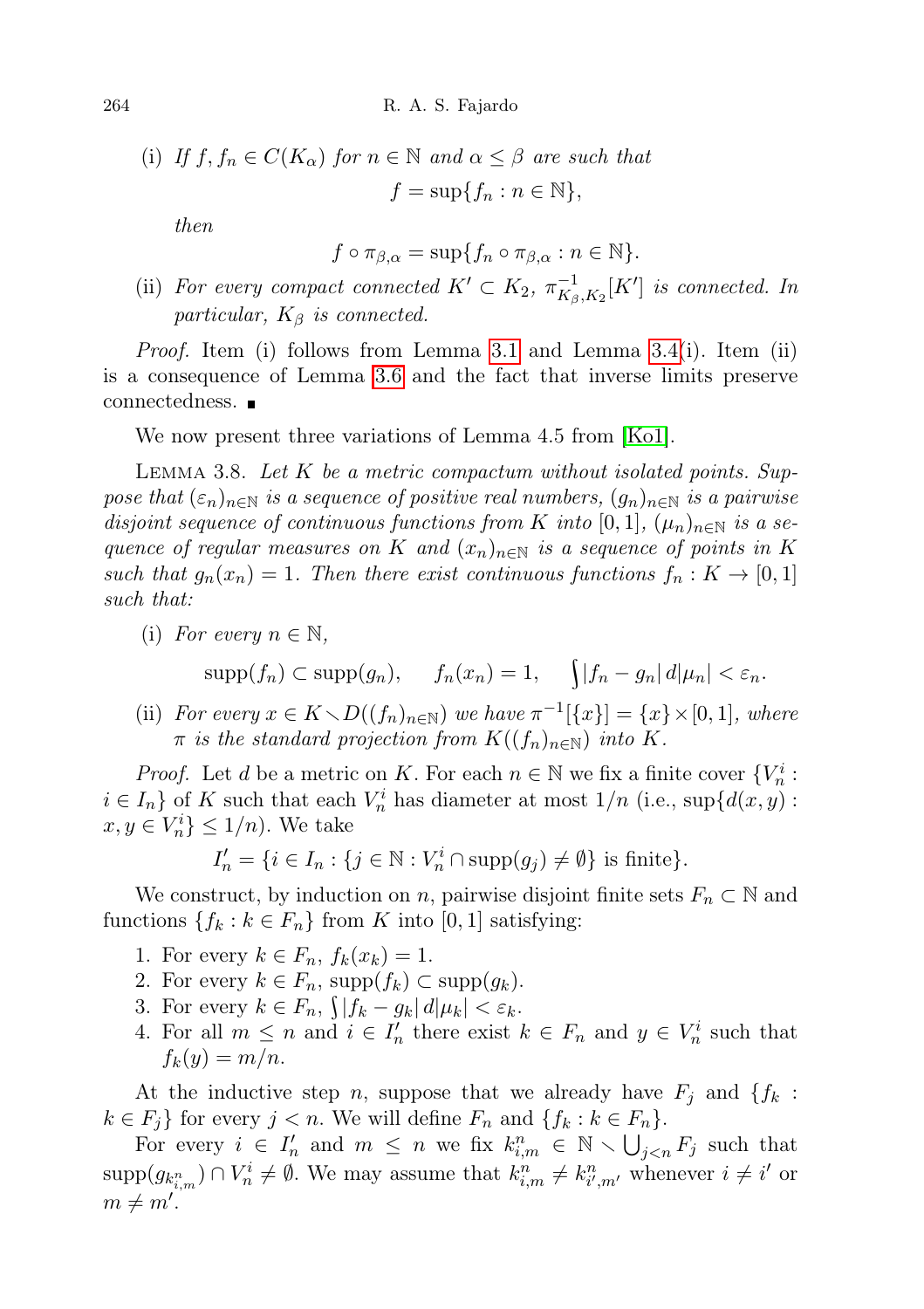Define

$$
U_{k_{i,m}^n} = \{ x \in K : g_{k_{i,m}^n}(x) > 0 \} \cap V_n^i.
$$

Since K has no isolated points,  $U_{k_{i,m}^n}$  is infinite. Hence there exists  $y_{k_{i,m}^n}$   $\in$  $U_{k_{i,m}^n}$  such that  $y_{k_{i,m}^n} \neq x_{k_{i,m}^n}$  and  $|\mu_{k_{i,m}^n}|(\{y_{k_{i,m}^n}\}) < \varepsilon_{k_{i,m}^n}$ . Using regularity of the measures we may choose an open neighborhood  $V_{k_{i,m}^n} \subset U_{k_{i,m}^n} \setminus \{x_{k_{i,m}^n}\}$ of  $y_{k_{i,m}^n}$  such that  $|\mu_{k_{i,m}^n}|(V_{k_{i,m}^n}) < \varepsilon_{k_{i,m}^n}$ .

Define  $F_n = \{k_{i,m}^n : i \in I'_n, m \leq n\}$ . By Urysohn's lemma, for each  $i \in I'_n$ and  $m \leq n$  we may define a continuous function  $f_{k_{i,m}^n}: K \to [0,1]$  such that  $f_{k_{i,m}^n}|_{K\setminus V_{k_{i,m}^n}}=g_{k_{i,m}^n}|_{K\setminus V_{k_{i,m}^n}}$  and  $f_{k_{i,m}^n}(y_{k_{i,m}^n})=m/n$ . Properties 1 to 4 of the inductive construction clearly hold for  $F_n$  and  $\{f_k : k \in F_n\}.$ 

At the end of the construction we have defined  $f_n$  for every  $n \in \bigcup_{j \in \mathbb{N}} F_j$ . For  $n \in \mathbb{N} \setminus \bigcup_{j \in \mathbb{N}} F_j$  we take  $f_n = g_n$ . We will prove (i) and (ii).

Item (i) follows immediately from hypotheses 1 to 3 of the inductive step. Now we prove (ii). Suppose  $x \in K \setminus D((f_n)_{n\in b})$ . In particular  $x \notin$  $D((g_n)_{n\in b})$ , since supp $(f_n) \subset \text{supp}(g_n)$ . Let us show that  $\pi_{K((f_n)_{n\in b}),K}^{-1}(x) =$  ${x} \times [0,1]$ . It is sufficient to prove that for every  $t \in [0,1]$  and  $n \in \mathbb{N}$  there exist  $j \in \mathbb{N}$  and  $y \in K$  such that  $d(x, y) < 1/n$  and  $|f_i(y) - t| < 1/n$ .

Take  $i \in I_n$  such that  $x \in V_n^i$ . Since  $x \notin D((g_n)_{n \in b})$  we have  $i \in I'_n$ , because every open neighborhood of x intersects supp $(g_n)$  for infinitely many n's. Fix  $m \leq n$  such that  $|t - m/n| < 1/n$ . By item (iv) of the inductive hypothesis there exist  $y \in V_n^i$  and  $j \in \mathbb{N}$  such that  $f_j(y) = m/n$ . Since  $\text{diam}(V_n^i) = 1/n$  we have  $d(x, y) < 1/n$ , concluding the proof.

<span id="page-6-0"></span>LEMMA 3.9. Let  $K$  be a compact metric space without isolated points. Let  $\{X_n : n \in \mathbb{N}\}\$  and  $\{Y_n : n \in \mathbb{N}\}\$  be families of countable subsets of K such that  $X_n \cap Y_n = \emptyset$  and  $\overline{X}_n \cap \overline{Y}_n \neq \emptyset$ . Let  $(x_n)_{n \in \mathbb{N}}$  be a relatively discrete sequence in K which is disjoint from  $\bigcup_{m\in\mathbb{N}} (X_m \cup Y_m)$ . Then there exists a pairwise disjoint sequence  $(f_n)_{n\in\mathbb{N}}$  of continuous functions from K into [0, 1] such that:

- (i)  $f_n(x_n) = 1$  for every  $n \in \mathbb{N}$ .
- (ii) For every  $x \in K \setminus D((f_n)_{n \in \mathbb{N}})$ ,  $\pi^{-1}[\{x\}] = \{x\} \times [0,1]$ , where  $\pi$  is the standard projection from  $K((f_n)_{n\in\mathbb{N}})$  into K.
- (iii) For every  $n \in \mathbb{N}$ ,  $\overline{X'_n} \cap \overline{Y'_n} \neq \emptyset$  in  $K((f_n)_{n \in \mathbb{N}})$ , where

$$
X'_n = \left\{ \left( x, \sum_{n \in \mathbb{N}} f_n(x) \right) : x \in X_n \right\} \quad \text{and} \quad Y'_n = \left\{ \left( x, \sum_{n \in \mathbb{N}} f_n(x) \right) : x \in Y_n \right\}.
$$

(iv)  $K((f_n)_{n\in\mathbb{N}})$  is a complete extension of K.

*Proof.* Take a pairwise disjoint sequence  $(g_n)_{n\in\mathbb{N}}$  of functions from K into [0, 1] such that  $g_n(x_n) = 1$ . We will modify the functions  $g_n$  in order to obtain (ii) and (iii).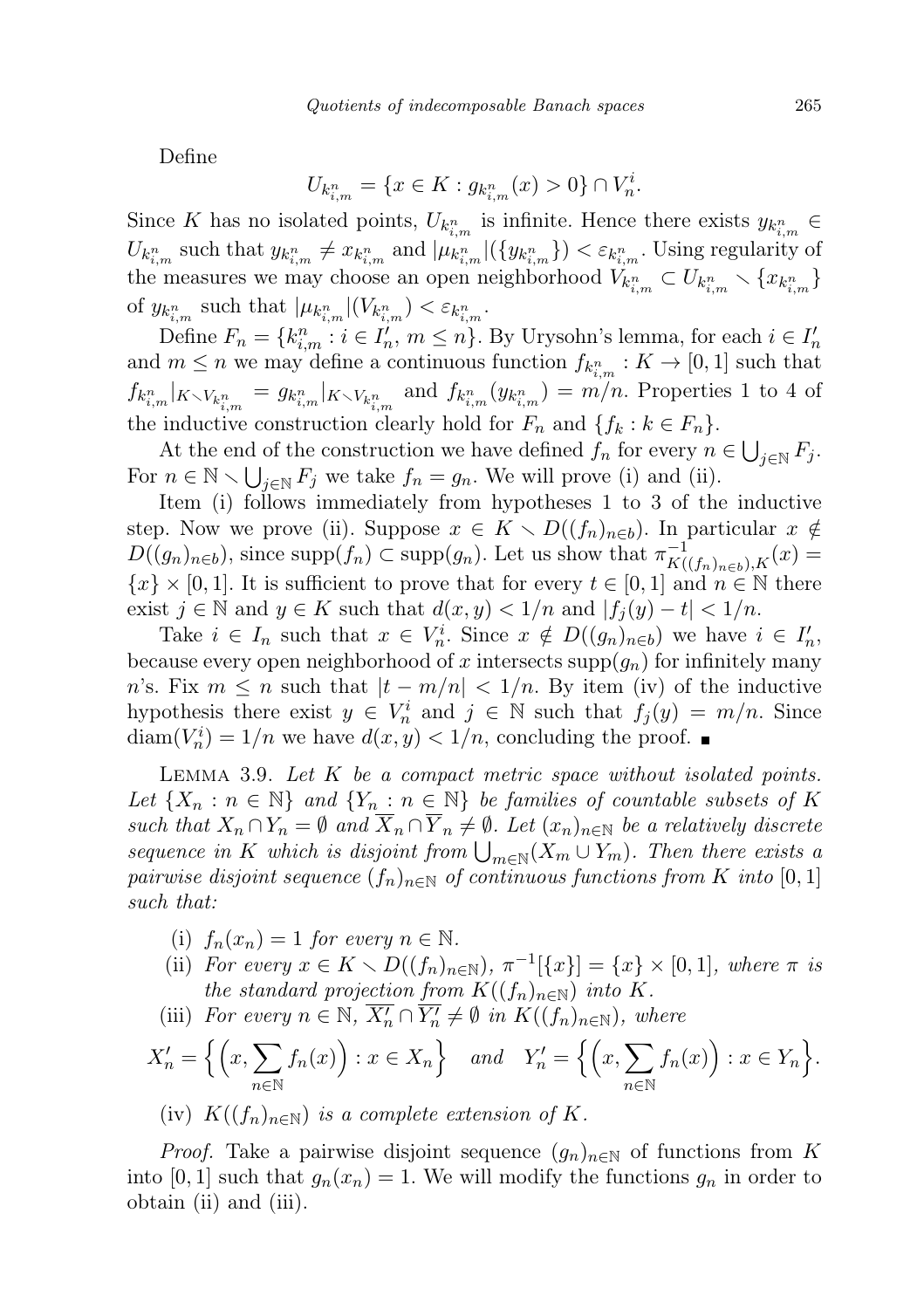By metrizability there are  $\{q_n^m : n \in \mathbb{N}\} \subset X_m$  and  $\{r_n^m : n \in \mathbb{N}\} \subset Y_m$ for every m, where  $q_{n_1}^m \neq q_{n_2}^m$  and  $r_{n_1}^m \neq r_{n_2}^m$  whenever  $n_1 \neq n_2$ , and there are  $q^m \in K$  such that  $q_n^m \stackrel{n}{\to} q^m$  and  $r_n^m \stackrel{n}{\to} q^m$  for each m.

If  $q^m \in D((g_n)_{n \in \mathbb{N}})$  and  $\text{supp}(f_n) \subset \text{supp}(g_n)$  for every  $n \in b$ , item (iii) clearly holds for  $X'_m$  and  $Y'_m$  in  $K((f_n)_{n\in b})$ , since, in that case,  $\sum_{n\in b} f_n$  is continuous on an open neighborhood of  $q^m$ . Therefore we may assume without loss of generality that  $q^m \notin D((g_n)_{n \in b})$  for every  $m \in \mathbb{N}$ . So  $g_n(q^m) = 0$ for all  $n, m \in \mathbb{N}$ . Hence, reducing supp $(q_n)$  for every n, we may assume  $q^m \notin \text{supp}(g_n)$  for all  $n, m$ .

Let us build  $(f_n)_{n \in \mathbb{N}}$  such that  $f_n(x_n) = 1$ , supp $(f_n) \subset \text{supp}(g_n)$ ,  $f_n(q_i^m)$  $= 0$  and  $f_n(r_j^m) = 0$  for every  $n, m \in \mathbb{N}$  and for all but finitely many  $i \in \mathbb{N}$ and  $j \in \mathbb{N}$ .

Using induction on n, we build finite sets  $F_n \subset \mathbb{N}$ , continuous functions  $\{f_i : i \in F_n\}$  from K into [0,1] and positive integers  $\{k_{n,m} : m \leq n\}$  and  ${l_{n,m}: m \leq n}$  such that:

- 1. If  $j \leq n$  then  $F_j \subset F_n$ .
- 2.  $k_{n,m} > k_{n',m'}$  and  $l_{n,m} > l_{n',m'}$  for all  $m, m', n'$  such that  $m \leq n$ ,  $m' \leq n'$  and  $n > n'$ .
- 3.  $h_i \leq g_i$  and  $h_i(x_i) = 1$  for every  $i \in F_n$ .
- 4.  $q_{k_{j,m}}^m$ ,  $r_{l_{j,m}}^m \notin \text{supp}(h_i)$  for all  $i \in F_n$ ,  $m \leq j \leq n$ .
- 5.  $q_{k_{j,m}}^{m}$ ,  $r_{l_{j,m}}^{m} \notin \text{supp}(h_i)$  for all  $i \in \mathbb{N} \setminus F_n$ ,  $m \leq j \leq n$ .

For  $n = 0$  we define  $F_0 = \emptyset$  and  $k_{0,0} = l_{0,0} = 0$ . Suppose we have  $F_n$ ,  $\{h_i : i \in F_n\}, \, \{k_{n,m} : m \leq n\} \text{ and } \{l_{n,m} : m \leq n\}.$  We will define  $F_{n+1}$ ,  $\{h_i : i \in F_{n+1}\}, \{k_{n+1,m} : m \leq n+1\} \text{ and } \{l_{n+1,m} : m \leq n+1\}.$ 

Since supp $(h_i) \subset \text{supp}(g_i)$  for every  $i \in F_n$ , and  $q^m \notin \text{supp}(g_i)$  for all  $i \in \mathbb{N}$ , for each  $m \leq n+1$  we may fix integers  $k_m$  and  $l_m$  such that  $h_i(q_{k_m}^m) = h_i(r_{l_m}^m) = 0, k_m > k_{j,m'}$  and  $l_m > l_{j,m'}$  for every  $m' \leq j \leq n$  and every  $i \in F_n$ . For  $m \leq n+1$  take  $i_m \in \mathbb{N} \setminus F_n$  such that  $g_{i_m}(q_{k_m}^m) \neq 0$  and  $j_m \in \mathbb{N} \setminus F_n$  such that  $g_{j_m}(r_{l_m}^m) \neq 0$ , when they exist. Otherwise, take any  $i_m$  or  $j_m$  in  $\mathbb{N} \setminus F_n$ . Note that we may have  $i_m = i_{m'}$  for some  $m \neq m'$ .

Define  $F_{n+1} = F_n \cup \{i_m : m \leq n+1\} \cup \{j_m : m \leq n+1\}, k_{n+1,m} = k_m$ and  $l_{n+1,m} = l_m$ . We have already defined  $h_i$  for  $i \in F_n$ . It remains to define  $h_{i_m}$  for every  $m \leq n+1$  in such a way that  $h_{i_m} \leq g_{i_m}$ ,  $h_{i_m}(x_{i_m}) = 1$  and, for every  $m' \leq n+1$ , there exist open neighborhoods  $U_{m'}$  and  $V_{m'}$  of  $q_{k}^{m'}$  $k_{m}$ and  $r_k^{m'}$  $\sum_{k_{m'}}^{m'}$ , respectively, satisfying  $h_{i_m}|_{U_{m'}} = h_{i_m}|_{V_{m'}} = 0$ . To find  $h_{i_m}$ , we use that  $x_i^m \neq q_j^m$  for all  $i, j, m$ , and apply Urysohn's lemma. The functions  $h_{j_m}$ are defined analogously. Properties 1 to 5 will be clearly preserved at step  $n+1$ .

For  $i \notin \bigcup_{n \in \mathbb{N}} F_n$  we define  $h_i = g_i$ .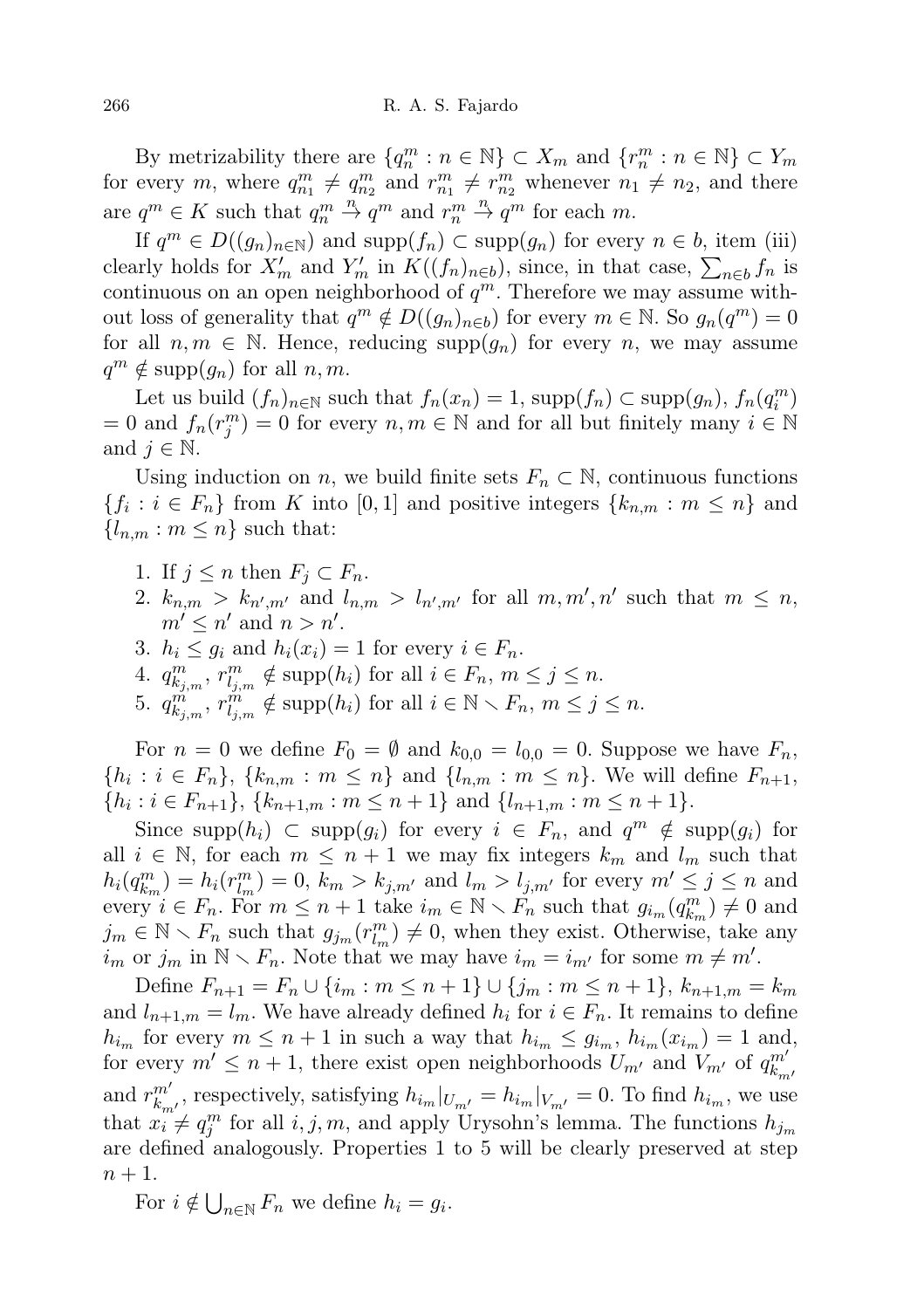Using Lemma [3.8](#page-5-0) we build  $f_n$  with supp $(f_n) \subset \text{supp}(h_n)$ , satisfying (ii) and preserving (i). Items 4 and 5 are clearly preserved for  $f_n$  in place of  $h_n$ . From (ii) it follows that  $(q^m, 0) \in K((f_n)_{n \in \mathbb{N}})$ , as we assumed  $q^m \notin$  $D((f_n)_{n\in\mathbb{N}})$ . So, by 1 to 5 we conclude  $(q^m, 0) \in \overline{X}_m^{\prime} \cap \overline{Y}_m^{\prime}$ , proving (iii).

Item (iv) follows immediately from (ii) and (iii).

<span id="page-8-0"></span>LEMMA 3.10. Let  $K$  be a compact metric space with no isolated points. Given

- (a) a pairwise disjoint sequence  $(f_n)_{n\in\mathbb{N}}$  of continuous functions from K into  $[0, 1]$ ;
- (b) a sequence  $(x_n)_{n\in\mathbb{N}}$  in K;
- (c) an  $\varepsilon > 0$ ;
- (d) a bounded sequence  $(\mu_n)_{n\in\mathbb{N}}$  of regular measures on K such that  $|\int f_n d\mu_n| > \varepsilon$  for every  $n \in \mathbb{N}$ ,

there exist  $\delta > 0$ ,  $a \subset \mathbb{N}$  infinite, and continuous functions  $f'_n : K \to [0,1]$ such that  $\text{supp}(f'_n) \subset \text{supp}(f_n)$  and, for every  $b \subset a$ , we have:

- (e)  $|\int f'_n d\mu_n| > \delta$  and  $\sum {\int f'_m d\mu_n| : m \neq n, m \in a} < \delta/3$  for every  $n \in a$ ;
- (f)  $L = K((f'_n)_{n \in b})$  is a complete extension;
- (g)  $\Delta((f'_n)_{n\in b})$  is a singleton or disjoint from  $\{x_n : n \in \mathbb{N}\}.$

*Proof.* Given a pairwise disjoint sequence  $(A_n)_{n\in\mathbb{N}}$  of open sets of K, define  $\Delta((A_n)_{n\in\mathbb{N}}) = \{x \in K : \text{every open neighborhood of } x \text{ intersects }\}$ infinitely many  $A_n$ 's}.

Take  $A_n = \{x \in K : f_n(x) > 0\}$  for every  $n \in \mathbb{N}$ . Clearly  $\Delta((A_n)_{n \in \mathbb{N}})$  $\Delta((f_n)_{n\in\mathbb{N}}).$ 

Note that if  $A_n$ 's are closed open sets,  $\Delta((A_n)_{n\in\mathbb{N}})=\overline{\bigcup_{n\in\mathbb{N}}A_n}\setminus\bigcup_{n\in\mathbb{N}}A_n$ , as stated in Lemma 7 of [\[Ko2\]](#page-24-9).

The next case is an adaptation for the non-0-dimensional case.

CLAIM 1. There exist  $N_1 \subset \mathbb{N}$  infinite,  $\delta > 0$ , and open sets  $A'_n$  for  $n \in N_1$ , such that  $A'_n \subset A_n$ ,  $|\mu_n(A'_n)| > \delta$  and

- 1.  $\Delta((A'_n)_{n\in N_1})$  is a singleton, and
- 2.  $x_m \notin \Delta((A'_n)_{n \in N_1})$  for every  $m \in N_1$ .

We prove the claim dividing it into two cases:

CASE 1: There exist  $\delta' > 0$  and  $x \in K$  such that, for every open neighborhood V of x and for every  $m \in \mathbb{N}$  there exists  $k > m$  such that  $|\mu_k|(A_k \cap V) > \delta'.$ 

In this case, as K is metrizable, we take a decreasing open basis  $(V_n)_{n\in\mathbb{N}}$ of neighborhoods of x. If  $x = x_n$  for some  $n \in \mathbb{N}$ , in order to take care of part 2 of the claim, we define  $N_0 = \mathbb{N} \setminus \{n\}$ . Otherwise we take  $N_0 = \mathbb{N}$ . We will build, by induction, an infinite  $N_1 \subset N_0$  and integers  $k_n$  with no repetitions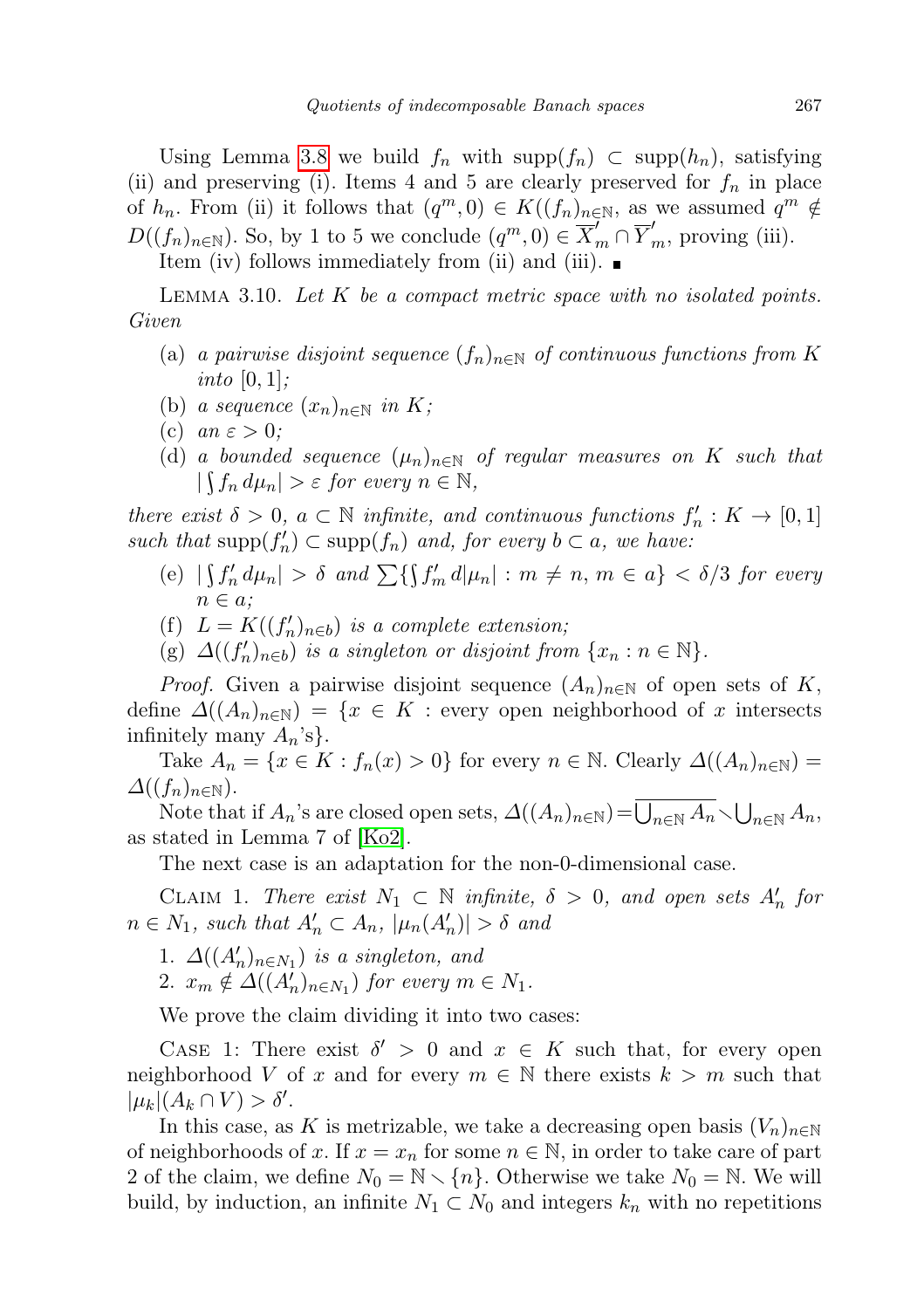such that  $|\mu_n|(A_n \cap V_{k_n}) > \delta'$  for every  $n \in N_1$ . Take  $A'_n = A_n \cap V_{k_n}$ . Using the definition of variation of measures we may assume that  $|\mu_n(A'_n)| > \delta'$ for every  $n \in N_1$ , replacing  $\delta'$  by  $\delta'/2$ . Then we have  $\Delta((A'_n)_{n\in\mathbb{N}}) = \{x\},\$ since every open neighborhood of x contains all but finitely many  $A'_n$ 's, by the fact that  $(V_{k_n})_{n \in N_1}$  is an open basis at x. This proves the claim, where  $\delta = \delta'.$ 

CASE 2: Case 1 does not occur. For every  $n \in \mathbb{N}$  and  $\delta' > 0$  there exist  $m(n, \delta') \in \mathbb{N}$  and an open neighborhood  $V(n, \delta')$  of  $x_n$  such that

<span id="page-9-0"></span>
$$
|\mu_k|(A_k \cap V(n,\delta')) < \delta'
$$

for every  $k > m(n, \delta')$ . Replacing  $V(n, \delta')$  by  $V'(n, \delta')$  such that  $x_n \in$  $V'(n, \delta') \subset \overline{V'(n, \delta')} \subset V(n, \delta'),$  we may asume that

$$
(1) \qquad |\mu_k|(A_k \cap \overline{V(n, \delta')}) < \delta'
$$

for every  $k > m(n, \delta').$ 

We choose by induction a strictly increasing sequence  $(k_n)_{n\in\mathbb{N}}$  of integers such that  $k_n > m(j, \varepsilon/2^{j+2})$  for every  $j < n$ . Let

$$
A'_{k_n} = A_{k_n} \setminus \bigcup \{ \overline{V(j, \varepsilon/2^{j+2})} : j < n \}.
$$

By [\(1\)](#page-9-0) we have  $|\mu_{k_n}|(A_{k_n} \cap \overline{V(j, \varepsilon/2^{j+2})}) < \varepsilon/2^{j+2}$  for  $j < n$ , and (2)  $|\mu_{k_n}|(A'_{k_n}) > \varepsilon/2.$ 

Take  $N_1 = \{k_n : n \in \mathbb{N}\}\$ and  $\delta = \varepsilon/2$ . Since  $V(n, \varepsilon/2^{n+2})$  is disjoint from  $A'_{k_i}$  for every  $i > n$ , we have  $x_n \notin \Delta((A'_n)_{n \in N_1})$ , proving the claim.

For every  $n \in N_1$  we fix  $\delta_n > \delta$  such that  $|\mu_n(A'_n)| > \delta_n$ . By regularity of  $\mu_n$  there are closed  $B_n \subset A'_n$  such that  $|\mu_n(B_n)| > \delta_n$  and  $|\mu_n|(B_n - A'_n)$  $\delta_n - \delta$ . By Tietze's theorem there are continuous functions  $f'_n$  from K into [0, 1] such that  $f'_n|_{B_n} = 1$  and  $f'_n|_{K \setminus A'_n} = 0$ . So we have  $|\int f'_n d\mu_n| > \delta$  and  $\mathrm{supp}(f'_n) \subset \mathrm{supp}(f_n)$ . Since  $\Delta((f'_n)_{n \in N_1}) \subset \Delta((A'_n)_{n \in N_1})$  we obtain (g).

By Rosenthal's lemma (see [\[Di,](#page-23-0) p. 82]) and the fact that  $\int f'_m d|\mu_n|$  <  $|\mu_n|(A_m)$ , there is an infinite  $N_2 \subset N_1$  satisfying the second part of (e). To get (f), we use Lemma [3.8](#page-5-0) to modify  $f'_n$ 's in order to obtain (f) preserving (b). Item (g) is preserved, since we did not increase  $\text{supp}(f'_n)$ .

**4. Axiom**  $\Diamond$ . In this section we briefly discuss a set-theoretical axiom that will be used in our construction. As the continuum hypothesis (CH), axiom  $\diamondsuit$  provides an enumeration of countable sets, but in a way stronger than the one given by CH.

Axiom  $\diamondsuit$  is relatively consistent with ZFC, it holds in the constructible universe, and implies CH. See [\[Ku\]](#page-24-10) or [\[Ve\]](#page-24-11) for references.

Before stating axiom  $\diamondsuit$  we need some definitions.

We say that a subset C of  $\omega_1$  is a cub if it is closed and unbounded, i.e., it is uncountable and for every increasing countable sequence in  $C$ , its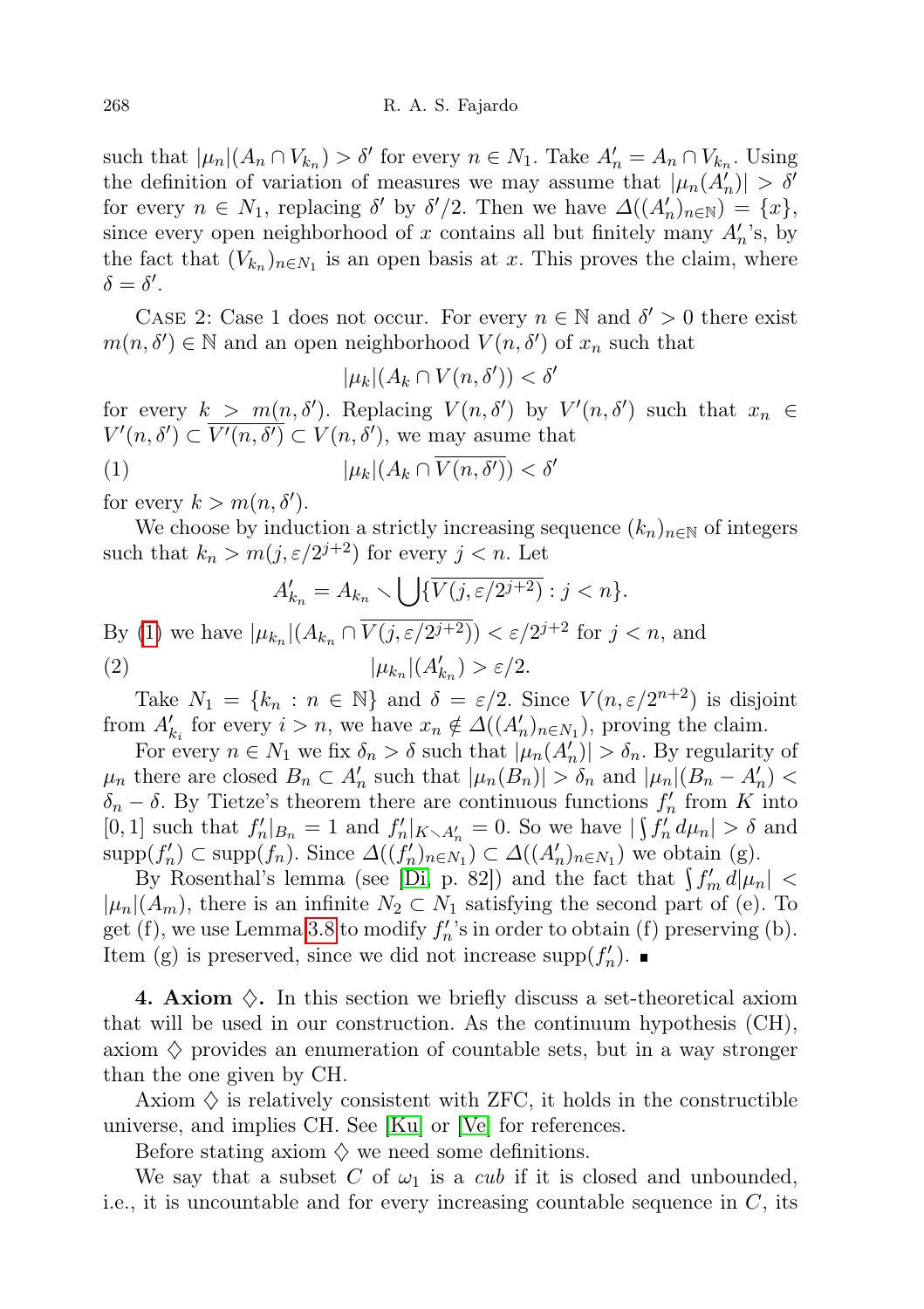supremum in  $\omega_1$  belongs to C. And we say that a subset S of  $\omega_1$  is *stationary* if it intersects every cub.

All stationary sets are uncountable (equivalently, unbounded in  $\omega_1$ ), since  $\{\alpha < \omega_1 : \alpha > \beta\}$  is a cub, for a fixed  $\beta < \omega_1$ .

The next lemma is proved in [\[Ku,](#page-24-10) Chapter II, Lemma 6.8].

<span id="page-10-0"></span>Lemma 4.1. A countable intersection of cubs is a cub itself. In particular, if S is stationary and C is a cub, then  $S \cap C$  is stationary.

Now we recall the axiom.

AXIOM  $\Diamond$ . There exists a sequence  $(X_{\alpha})_{\alpha \in \omega_1}$  such that  $X_{\alpha} \subset \alpha$  for all  $\alpha \in \omega_1$ , and  $\{\alpha \in \omega_1 : X \cap \alpha = X_\alpha\}$  is stationary for all  $X \subset \omega_1$ .

The sequence  $(X_{\alpha})_{\alpha \in \omega_1}$  is called a  $\diamondsuit$ -sequence.

The next lemma is an easy consequence of the definition, since we may identify functions on  $\omega_1$  into  $\{0,1\}$  with subsets of  $\omega_1$ .

<span id="page-10-1"></span>LEMMA 4.2. Axiom  $\diamondsuit$  implies:

- (i) If  $(B_\alpha)_{\alpha<\omega_1}$  is a sequence of sets of cardinality  $\omega_1$ , there exists a sequence  $(x_{\alpha})_{\alpha<\omega_1}$  such that  $x_{\alpha} \in \prod_{\beta<\alpha} B_{\beta}$  for all  $\alpha<\omega_1$ , and  $\{\alpha < \omega_1 : x | \alpha = x_\alpha\}$  is stationary for all  $x \in \prod_{\alpha < \omega_1} B_\alpha$ .
- (ii) There exists a sequence  $\{x_n(\alpha): n \in \mathbb{N}, \alpha < \omega_1\}$  such that  $x_n(\alpha) \in$  $[0,1]^\alpha$  for all  $\alpha < \omega_1$ , and  $\{\alpha \in \omega_1 : \forall n \in \mathbb{N} \ (x_n | \alpha = x_n(\alpha))\}$  is stationary for all sequences  $(x_n)_{n\in\mathbb{N}}$  in  $[0,1]^{\\\omega_1}$ .
- (iii) There exists  $(x_{\alpha})_{\alpha<\omega_1}$  such that  $x_{\alpha}\in[0,1]^{\alpha\times\alpha}$  for all  $\alpha<\omega_1$ , and  $\{\alpha < \omega_1 : x|_{\alpha \times \alpha} = x_\alpha\}$  is stationary for all  $x \in [0,1]^{|\omega_1 \times \omega_1|}$ .
- (iv) There is a sequence  $(A_{\alpha})_{\alpha<\omega_1}$  of subsets of  $\omega_1$  such that  $\{\alpha\in\omega_1:\alpha\in\omega_1\}$  $\{z_{\beta} | \alpha : \beta < \alpha\} = A_{\alpha}\}\$  is stationary whenever  $(z_{\beta})_{\beta \in \omega_1}$  is a sequence in  $[0,1]^{\\\omega_1}$ .

The following lemma will be used in a topological application of  $\Diamond$ , in the construction of K.

<span id="page-10-2"></span>LEMMA 4.3. Let  $Y \subset [0,1]^{|\omega_1|}$  and  $(x_\alpha)_{\alpha < \omega_1}$  be dense sequences in Y. Then  $\{\alpha < \omega_1 : (x_\beta | \alpha)_{\beta < \alpha} \text{ is dense in } \pi_\alpha[Y]\}$  is a cub in  $\omega_1$ .

*Proof.* First we show that  $C = {\alpha < \omega_1 : (x_\beta | \alpha)_{\beta < \alpha}}$  is dense in  $\pi_\alpha[Y]$  is closed in  $\omega_1$ , i.e., for every countable increasing sequence in C its supremum belongs to C. Let  $(\alpha_n)_{n\in\mathbb{N}}$  be an increasing sequence in C and let  $\alpha$  be the supremum of  $(\alpha_n)_{n\in\mathbb{N}}$  in  $\omega_1$ . We will prove that  $\alpha \in C$ , which means that  $(x_{\beta}|\alpha)_{\beta<\alpha}$  is dense in  $\pi_{\alpha}[Y]$ .

Let U be an elementary open set of  $[0,1]^\alpha$  which intersects  $\pi_\alpha[Y]$ . Since U depends on a finite number of coordinates, there exists  $n \in \mathbb{N}$  such that  $\alpha_n$  includes all these coordinates. So we have  $U = \pi_{\alpha_n}^{-1} [\pi_{\alpha_n}[U]]$  and  $\pi_{\alpha_n}[U]$ is open in  $[0,1]^{\alpha_n}$ . Then, since  $\alpha_n \in C$ , there exists  $\beta < \alpha$  such that  $x_{\beta} | \alpha_n \in C$  $\pi_{\alpha_n}[U]$  and so  $x_\beta|\alpha\in U$ .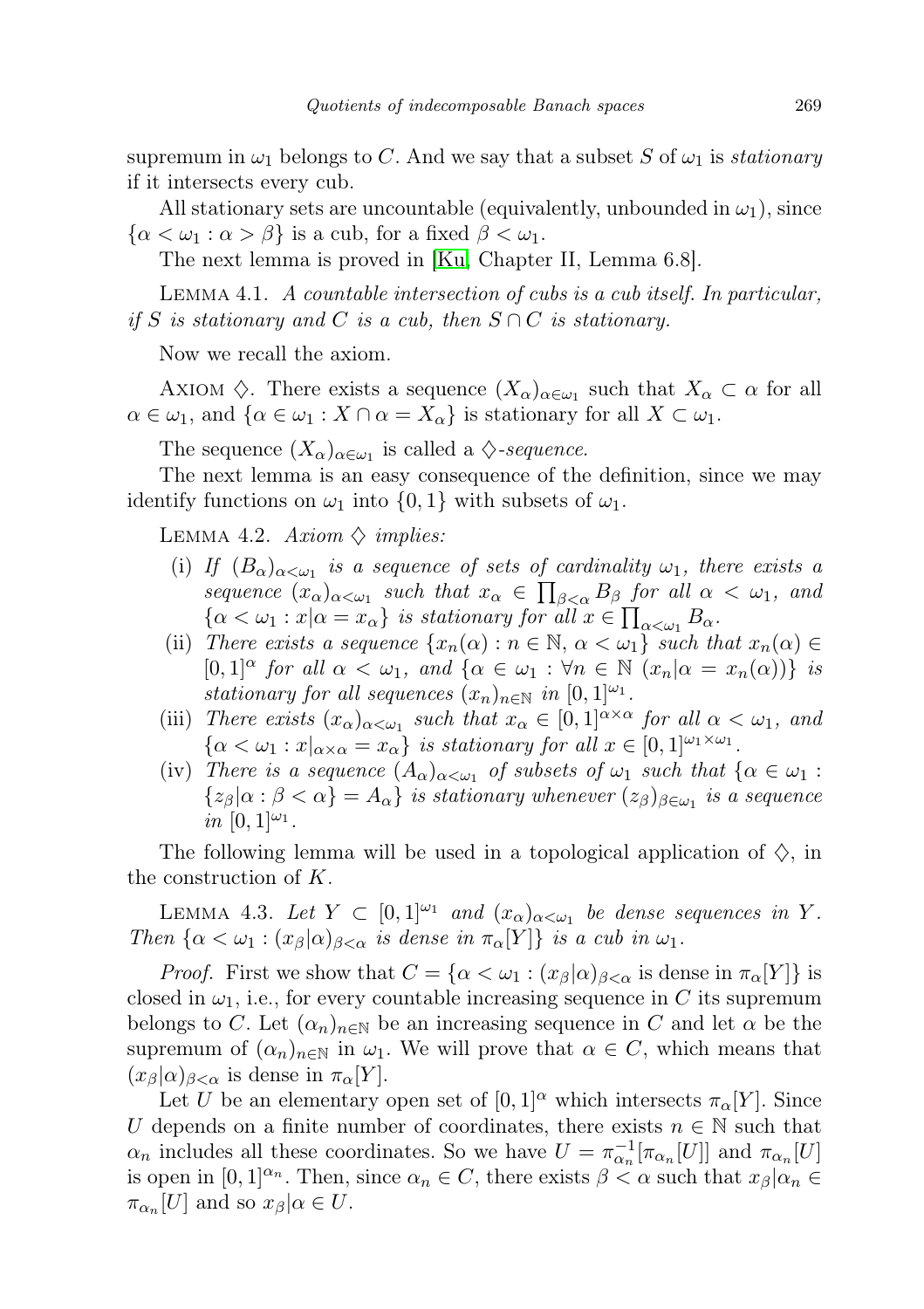Now we will prove that C is unbounded in  $\omega_1$ . Let  $\alpha_0$  be an ordinal in  $\omega_1$ . By the continuity of projection,  $(x_{\beta}|\alpha_0)_{\beta<\omega_1}$  is dense in  $\pi_{\alpha_0}[Y]$ . Since  $\pi_{\alpha_0}[Y]$ has countable basis, choosing one  $x_\beta|\alpha$  for each open set from the countable basis, we find  $\alpha_1 < \omega_1$ , which can be taken greater than  $\alpha_0$ , such that  $(x_{\beta}|\alpha_0)_{\beta<\alpha_1}$  is dense in  $\pi_{\alpha_0}[Y]$ . Iterating this process, we find an increasing sequence  $(\alpha_n)_{n \in \omega_1}$  such that  $(x_\beta | \alpha_n)_{\beta < \alpha_{n+1}}$  is dense in  $\pi_{\alpha_n}[Y]$ . Letting  $\alpha$  be the supremum of  $(\alpha_n)_{n\in\mathbb{N}}$  and repeating the argument above, we conclude that  $(x_\beta|\alpha)_{\beta<\alpha}$  is dense in  $\pi_\alpha[Y]$ , proving that  $\alpha\in C$ .

**5. Construction of K.** The construction presented in this section is an adaptation of the one in [\[Ko1\]](#page-24-2). The main improvement is that the separa-tion obtained in item (g) of Theorem [5.2](#page-13-0) is made for any sequence  $(x_n)_{n\in\mathbb{N}}$ relatively discrete in  $K$ , and not only for sequences in a dense set previously fixed, as in [\[Ko1\]](#page-24-2). This allows us to transfer the property of  $C(K)$  having few operators to every closed subspace of K. Nevertheless, we pay the price of assuming axiom  $\diamondsuit$ , to enumerate the sequences in K properly.

The construction will be by transfinite induction. The space  $K$  obtained in Theorem [5.2](#page-13-0) below is the inverse limit of a sequence  $(K_{\alpha})_{\alpha<\omega_1}$ , where  $K_0 = [0, 1]^2$  and  $K_\alpha$  is the inverse limit of  $(K_\beta)_{\beta < \alpha}$  when  $\alpha$  is a limit ordinal. Theorem [5.1](#page-11-0) will take care of the successor step of the induction. Theorem [5.2](#page-13-0) will explain the construction itself. In that theorem we will use axiom  $\diamondsuit$  to fix in advance some parameters used in the successor step. Finally, Theorem [5.3](#page-18-0) proves that the properties announced in Theorem [5.2](#page-13-0) imply that every closed subspace of  $K$  is a Koszmider space.

Before stating Theorem [5.1](#page-11-0) we need to introduce some terminology. We say that a sequence  $(F_n)_{n\in\mathbb{N}}$  of closed sets *converges* to a point x if for every open neighborhood U of x we have  $F_n \subset U$  for all but finitely many  $n \in \mathbb{N}$ .

<span id="page-11-0"></span>THEOREM 5.1. Let  $K$  be a compact metric space with no isolated points. Given

- (a) a pairwise disjoint sequence  $(f_n)_{n\in\mathbb{N}}$  of continuous functions from K into  $[0, 1]$ ;
- (b) a relatively discrete sequence  $(x_n)_{n\in\mathbb{N}}$  of distinct points of K such that  $x_n \notin \text{supp}(f_m)$  for all  $n, m \in \mathbb{N}$ ;
- (c) a countable set P of pairs  $((F_n)_{n\in\mathbb{N}},(G_n)_{n\in\mathbb{N}})$  such that  $(F_n)_{n\in\mathbb{N}}$  and  $(G_n)_{n\in\mathbb{N}}$  are sequences of disjoint closed subsets of K which both converge to the same point in  $K$ ;
- (d) an  $\varepsilon > 0$ ;
- (e) a bounded sequence  $(\mu_n)_{n\in\mathbb{N}}$  of regular measures on K such that  $|\int f_n d\mu_n| > \varepsilon$  for every  $n \in \mathbb{N}$ ,

there exist  $\delta > 0$ ,  $b \subset \mathbb{N}$  infinite, and continuous functions  $f'_n : K \to [0,1]$ such that  $\text{supp}(f'_n) \subset \text{supp}(f_n)$  and: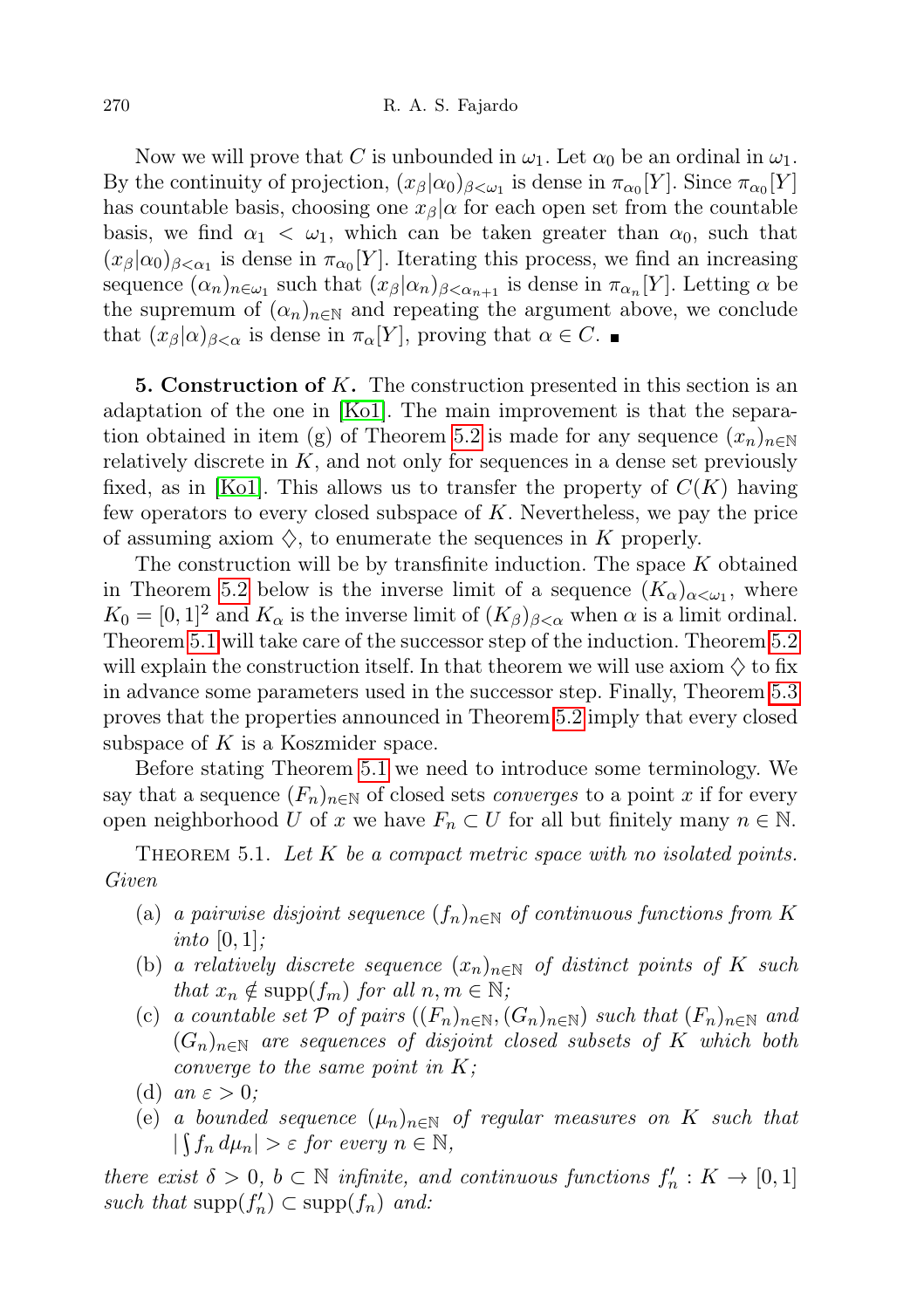- (f)  $|\int f'_n d\mu_n| > \delta$  and  $\sum {\int f'_m d\mu_n| : m \neq n, m \in a} < \delta/3$  for every  $n \in a$ ;
- (g)  $L = K((f'_n)_{n \in b})$  is a complete extension;
- (h)  $(\pi_{L,K}^{-1}[x_n])_{n\in b}$  and  $(\pi_{L,K}^{-1}[x_n])_{n\in\mathbb{N}\setminus b}$  converge to the same point in L;
- (i) for all  $((F_n)_{n\in\mathbb{N}}, (G_n)_{n\in\mathbb{N}}) \in \mathcal{P}$  there exist infinite  $N', N'' \subset \mathbb{N}$  and  $z \in L$  such that  $(\pi_{L,K}^{-1}[F_n])_{n \in N'}$  and  $(\pi_{L,K}^{-1}[G_n])_{n \in N''}$  converge to z.

*Proof.* By metrizability of K we may assume that  $(x_n)_{n\in\mathbb{N}}$  is a convergent sequence. By Lemma [3.10](#page-8-0) we get an infinite  $a \subset \mathbb{N}$  and continuous functions  $(f'_n)_{n\in a}$  satisfying (f) and (g) for every  $b \subset a$ . Moreover, letting Z be the set of all limits of  $(F_n)_{n\in\mathbb{N}}$  and  $(G_n)_{n\in\mathbb{N}}$ , for all  $((F_n)_{n\in\mathbb{N}},(G_n)_{n\in\mathbb{N}})\in\mathcal{P}$ , by Lemma [3.10\(](#page-8-0)g) we may assume that  $\Delta((f'_n)_{n\in b})$  is either a singleton or disjoint from  $Z\cup\{x_n : n \in \mathbb{N}\}\cup \{\lim_{n\in\mathbb{N}} x_n\}$ . We may also assume that  $\mathbb{N}\setminus a$ is infinite.

It remains to prove (h) and (i). Thus, we have to prove that some sequences which cannot be separated in  $K$  still cannot be separated in  $L$ .

By Lemma [3.3,](#page-3-2) if L is an extension of K by  $(f'_n)_{n\in\mathfrak{b}}$  for some  $b\subset a$ , then  $|\pi_{L,K}^{-1}(x)| = 1$  for every  $x \notin \Delta((f'_n)_{n \in a})$ .

Now we separate our construction into two cases.

CASE 1:  $\Delta((f'_n)_{n\in a})$  is disjoint from  $Z \cup \{x_n : n \in \mathbb{N}\} \cup \{\lim_{n\in \mathbb{N}} x_n\}$ . In this case we take any infinite  $b \subset a$  such that  $a \setminus b$  is also infinite.

Let  $((F_n)_{n\in\mathbb{N}},(G_n)_{n\in\mathbb{N}})\in\mathcal{P}$  and let z be the limit of both sequences. Let z' be the unique point such that  $\pi_{L,K}(z') = z$ . Since L is the graph of a continuous function when restricted to an open neighborhood of  $z$ , it follows that  $\pi^{-1}[F_n]$  and  $\pi^{-1}[G_n]$  converge to z' in L. This yields (h), and (i) is proved analogously.

CASE 2:  $\Delta((f'_n)_{n\in a})$  is a singleton. Let y be the single point in this set. Then supp $(f'_n) \xrightarrow{n \in \alpha} y$ . In fact, otherwise there would exist an open neighborhood V of y and an infinite  $c \subset a$  such that, for every  $n \in c$ , there is  $y_n \in \text{supp}(f'_n) \setminus V$ . Letting y' be a limit point of  $\{y_n : n \in c\}$  we would have  $y' \in \Delta((f'_n)_{n \in a})$  and  $y' \neq y$ , contradicting that  $\Delta((f'_n)_{n \in a})$  is a singleton.

To simplify the notation we assume that  $((x_{k_n})_{n\in\mathbb{N}}, (x_{l_n})_{n\in\mathbb{N}}) \in \mathcal{P}$ , where  $(k_n)_{n\in\mathbb{N}}$  and  $(l_n)_{n\in\mathbb{N}}$  are enumerations of a and  $\mathbb{N}\setminus a$ , respectively. This allows us to take care just of (h), with (i) being an immediate consequence. In particular, we assume that  $\lim_{n \in \mathbb{N}} x_n \in Z$ .

If  $y \notin Z$  we proceed as in Case 1. For the elements of P whose limit does not belong to  $Z$ , we also proceed as in Case 1 to prove  $(h)$ .

Let  $((F_{n,m})_{n\in\mathbb{N}},(G_{n,m})_{n\in\mathbb{N}})$  be an enumeration (for  $m\in\mathbb{N}$ ) of all elements of P such that  $\lim_{n\in\mathbb{N}} F_{n,m} = \lim_{n\in\mathbb{N}} G_{n,m} = y$ . This enumeration can have repetitions, so we need not deal separately with the case of only finitely many elements in  $P$  under these conditions.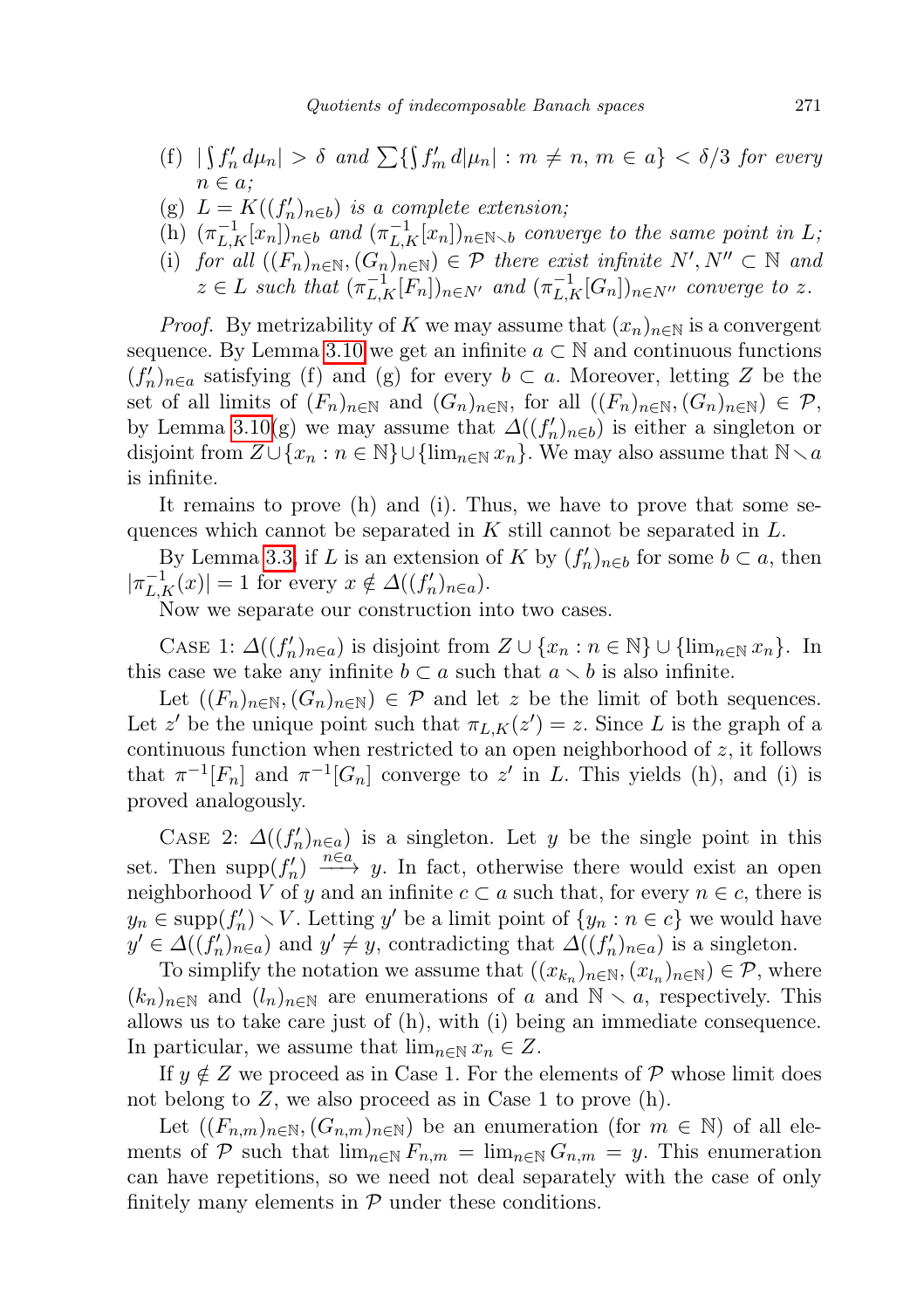Going to a subsequence, we may assume that  $y \notin \text{supp}(f'_n)$ ,  $y \notin F_{n,m}$ and  $y \notin G_{n,m}$  for all  $n, m$ .

We need the following claim:

CLAIM 2. There exist infinite subsets  $b, c_m, d_m \subset \mathbb{N}$ , for  $m \in \mathbb{N}$ , such that  $F_{n,m} \cap \text{supp}(f'_k) = \emptyset$  and  $G_{n,m} \cap \text{supp}(f'_k) = \emptyset$  for all  $n \in c_m$ ,  $m \in \mathbb{N}$ and  $k \in b$ .

Let  $U_0$  be any open neighborhood of y. Suppose we have defined  $U_n$ ,  $(k_j)_{j \leq n}$  and  $(l_j)_{j \leq n}$ . We choose  $k_n$  such that  $k_n > k_j$  for every  $j \leq n$ , and  $F_{k_n,m} \subset U_n$ , for every  $m \leq n$ . Let  $V_n \subset U_n$  be an open neighborhood of y disjoint from  $F_{k_i,m}$  for all  $j \leq n$  and  $m \leq j$ . Take  $l_n$  such that  $l_n > l_j$  for every  $j < n$ , and  $\text{supp}(f'_{l_n}) \subset V_n$ . Let  $U_{n+1}$  be an open neighborhood of y disjoint from  $\text{supp}(f'_{l_n}).$ 

Define  $b = \{l_n : n \in \mathbb{N}\}\$ and  $c_m = \{k_n : n \geq m\}$ . For any  $m, j \in \mathbb{N}$  and  $n \geq m$  we have  $F_{k_n,m} \subset U_n \setminus V_n$  and  $\text{supp}(f'_{l_j}) \subset V_j \setminus U_{j+1}$ . If  $n \leq j$  then  $F_{k_n,m} \cap V_n = \emptyset$  and  $\text{supp}(f'_{l_j}) \subset V_j \subset V_n$ . If  $n > j$  then  $F_{k_n,m} \subset U_n \subset U_j$  and  $\text{supp}(f'_{l_j}) \cap U_j = \emptyset$ . In both cases we have  $F_{k_n,m} \cap \text{supp}(f'_{l_j}) = \emptyset$ . Proceeding analogously for  $G_{n,n}$ , we obtain  $d_m$  and prove the claim.

Take  $L = K((f'_n)_{n \in b})$  and denote  $\pi_{L,K}$  by  $\pi$ .

By the claim, we have  $\lim_{n\in c_m} \pi^{-1}[F_{n,m}] = (y,0)$  and  $\lim_{n\in d_m} \pi^{-1}[G_{n,m}]$  $=(y, 0)$  for every  $m \in \mathbb{N}$ .

Now it remains to prove item (i) for the pairs  $((F_n)_{n\in\mathbb{N}},(G_n)_{n\in\mathbb{N}})\in\mathcal{P}$ which do not converge to y. Suppose that  $(F_n)_{n\in\mathbb{N}}$  and  $(G_n)_{n\in\mathbb{N}}$  both converge to  $z \neq y$ . As in Case 1,  $\pi^{-1}$  is a homeomorphism on an open neighborhood of z. Thus,  $\pi^{-1}[F_n]$  and  $\pi^{-1}[G_n]$  converge to  $\pi^{-1}(z)$ .

<span id="page-13-0"></span>THEOREM 5.2. Assume  $\diamondsuit$ . There is a compact connected K such that:

- (i) Given
	- (a) a pairwise disjoint sequence  $(f_n)_{n\in\mathbb{N}}$  of continuous functions from K into  $[0, 1]$ ;
	- (b) a relatively discrete sequence  $(x_n)_{n\in\mathbb{N}}$  of distinct points of K such that  $f_m(x_n) = 0$  for all  $n, m \in \mathbb{N}$ ;
	- (c) an  $\varepsilon > 0$ ;
	- (d) a bounded sequence  $(\mu_n)_{n\in\mathbb{N}}$  of regular measures on K such that  $|\int f_n d\mu_n| > \varepsilon$  for every  $n \in \mathbb{N}$ ,

there exist  $\delta > 0$ , infinite  $b \subset a \subset \mathbb{N}$ , and continuous functions  $f'_n$  with  $\text{supp}(f'_n) \subset \text{supp}(f_n)$ , such that:

- (e)  $|\int f'_n d\mu_n| > \delta$  and  $\sum {\int f'_m d\mu_n| : m \neq n, m \in a} < \delta/3$  for every  $n \in a$ ;
- (f)  $(f'_n)_{n \in b}$  has supremum in  $C(K)$ ;
- (g)  $\overline{\{x_n : n \in b\}} \cap \overline{\{x_n : n \in a \setminus b\}} \neq \emptyset.$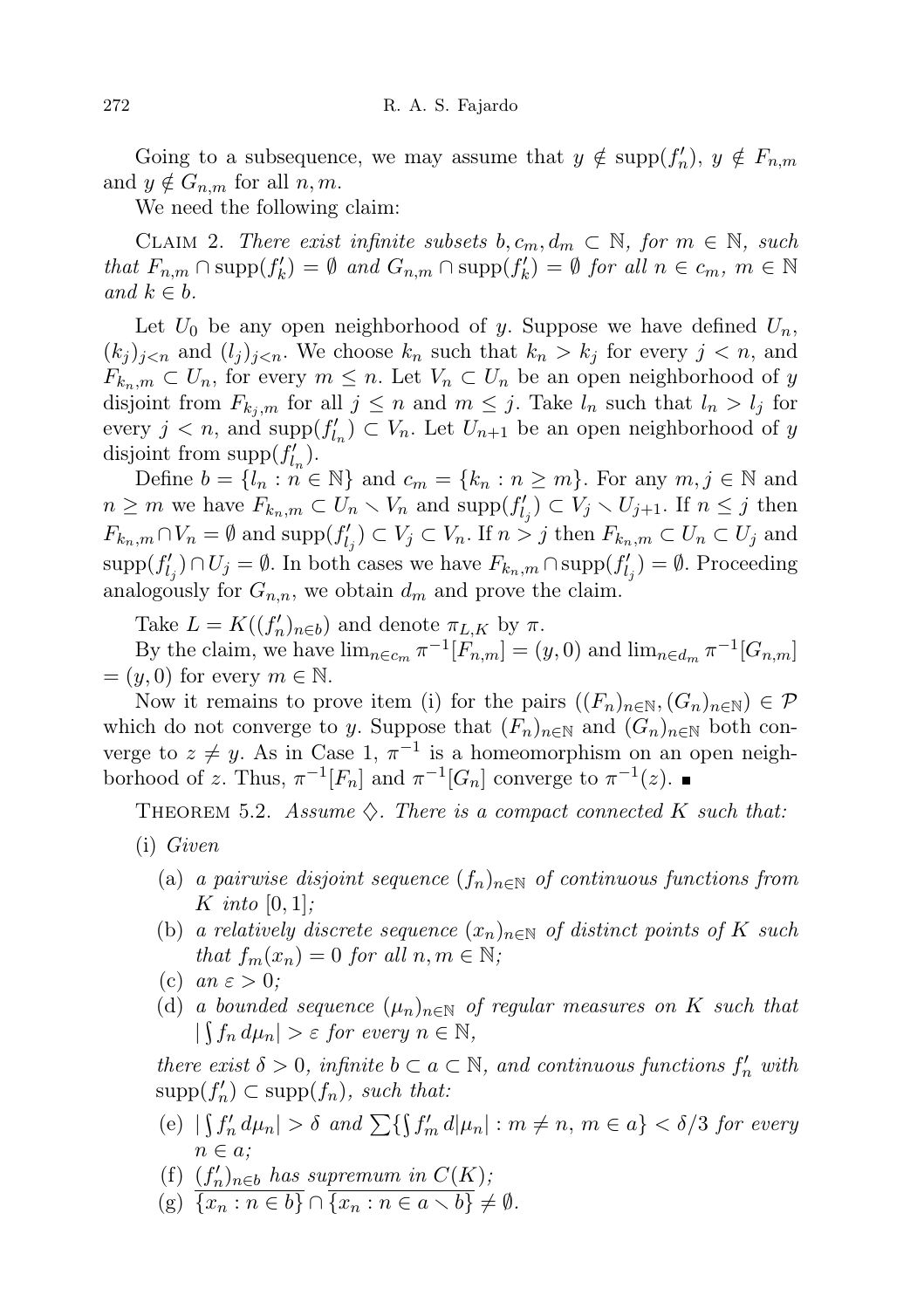(ii) If L is a closed subspace of K, and  $V_1$  and  $V_2$  are disjoint open sets in L such that  $\overline{V}_1 \cap \overline{V}_2 \neq \emptyset$ , then  $\overline{V}_1 \cap \overline{V}_2$  has at least two elements.

*Proof.* For every  $\alpha \leq \omega_1$  let  $\mathcal{B}_\alpha$  be the basis for  $[0,1]^\alpha$  consisting of all open sets of the form  $\prod_{\xi<\alpha}V_\xi,$  where  $V_\xi$  is an interval with rational endpoints for all  $\xi < \alpha$ , and  $V_{\xi} = [0, 1]$  for all but finitely many  $\xi < \alpha$ .

By regularity of the measures and compactness of  $[0, 1]^\alpha$ , for any given measure  $\mu$  and any Borel set A, we can approximate  $\mu(A)$  by finite unions of basic open sets. Therefore, every regular measure is uniquely determined by its value on a basis, which allows us to identify all regular measures on  $[0, 1]^\alpha$  with functions from  $\mathcal{B}_\alpha$  into  $\mathbb{R}$ .

Let *Even*, *Odd* be respectively the sets of all even and all odd ordinals in  $\omega_1$ . Recall that  $\alpha$  is an *even ordinal* if it has the form  $\beta + n$ , where  $\beta$  is a limit ordinal and n a even integer. Otherwise we say that  $\alpha$  is odd.

We know that if X is an uncountable subset of  $\omega_1$  then it is orderisomorphic to  $\omega_1$ . So we will use the following terminology: a subset of X is a *cub in X* if it is a cub via this isomorphism between X and  $\omega_1$ , and similarly for *stationary in* X and  $\Diamond$ -sequence in X.

This terminology will be used for *Even* and *Odd*.

Using  $\diamondsuit$  and Lemmas [4.1](#page-10-0) and [4.2](#page-10-1) we fix enumerations  $\{f_n(\alpha): n \in \mathbb{N}\},\$  $\varepsilon(\alpha)$ ,  $\{\mu_n(\alpha) : n \in \mathbb{N}\}\$ ,  $\{x_n(\alpha) : n \in \mathbb{N}\}\$ , for  $\alpha \in Even$ , such that

**A.1.**  $\{f_n(\alpha) : n \in \mathbb{N}\}\$ are continuous functions from  $[0,1]^{w_1}$  into  $[0,1]$ ; **A.2.**  $\varepsilon(\alpha) > 0$ ;

- **A.3.**  $(\mu_n(\alpha))_{n\in\mathbb{N}}$  is a bounded sequence of functions from  $\mathcal{B}_{\alpha}$  into  $\mathbb{R}$ ;
- **A.4.**  $(x_n(\alpha))_{n\in\mathbb{N}}$  is a sequence in  $[0,1]^\alpha$ ;

and given  $\beta < \omega_1$  and

- **B.1.** a sequence  $(f_n)_{n\in\mathbb{N}}$  of continuous functions from  $[0,1]^\omega$ <sup>1</sup> into  $[0,1]$ ; **B.2.** an  $\varepsilon > 0$ ;
- **B.3.** a bounded sequence  $(\mu_n)_{n \in \mathbb{N}}$  of functions from  $\mathcal{B}_{\omega_1}$  into  $\mathbb R$  representing Radon measures;
- **B.4.** a sequence  $(x_n)_{n \in \mathbb{N}}$  relatively discrete in  $[0,1]^{2}$ ,

there exists  $\alpha > \beta$ , with  $\alpha \in Even$ , such that

- **C.1.**  $f_n(\alpha) = f_n$  for every *n*;
- **C.2.**  $\varepsilon(\alpha) = \varepsilon$ ;
- **C.3.**  $\mu_n(\alpha) = \mu_n | \mathcal{B}_\alpha$  for every *n*;
- **C.4.**  $x_n(\alpha) = x_n|\alpha$  for every *n*.

Using  $\Diamond$  in *Odd* we fix sequences  $(U_{\alpha}, V_{\alpha}, A_{\alpha}, B_{\alpha})_{\alpha \in Odd}$ , where

- **D.1.**  $U_{\alpha}$  and  $V_{\alpha}$  are countable unions of elementary open sets of  $[0, 1]^{\omega_1}$ such that  $U_{\alpha} \cap V_{\alpha} = \emptyset$  and  $\overline{U}_{\alpha} \cap \overline{V}_{\alpha} \neq \emptyset$ ;
- **D.2.**  $A_{\alpha}$  and  $B_{\alpha}$  are countable subsets of  $[0, 1]^{\alpha}$ ,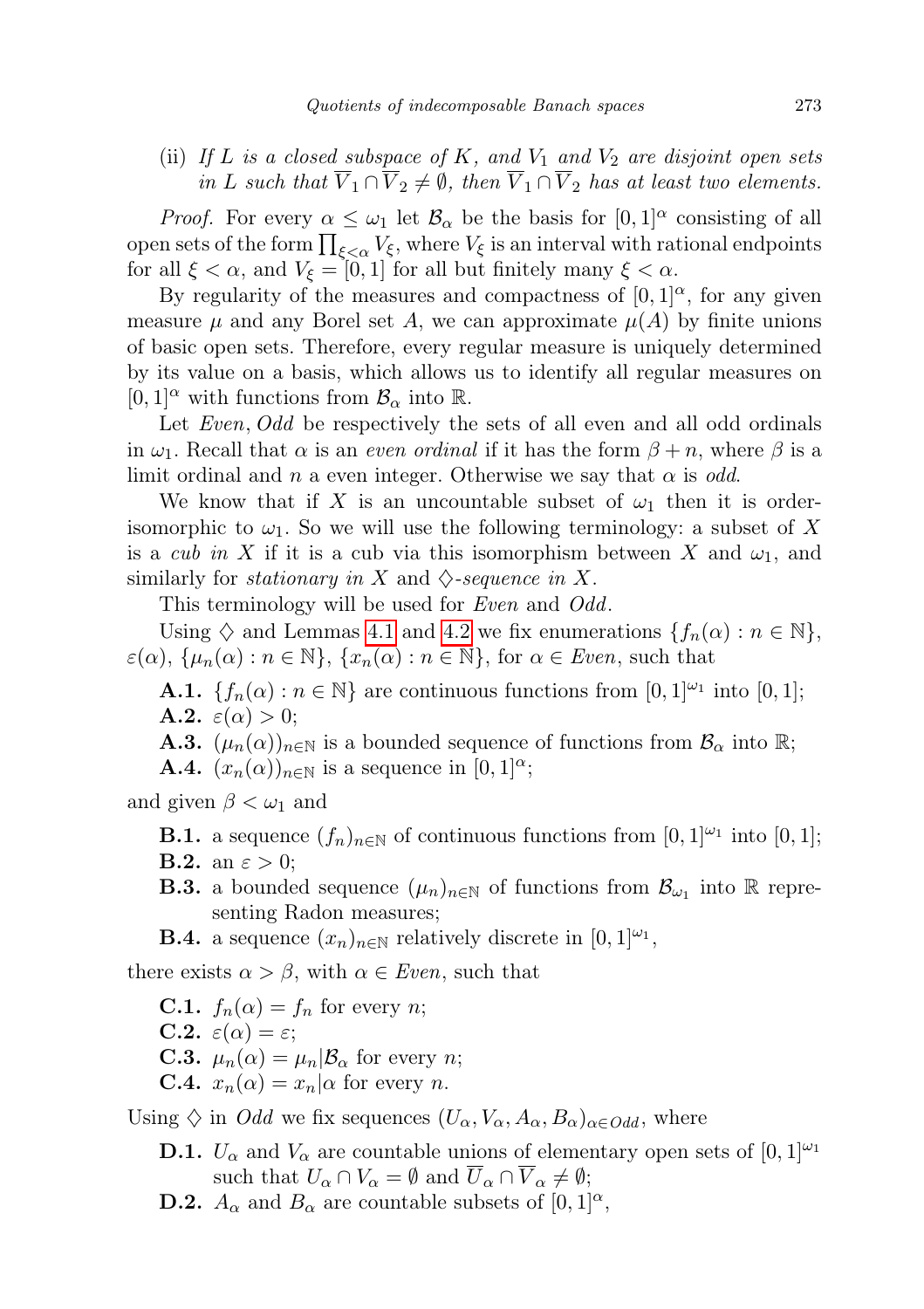and given

**E.1.** countable unions U and V of elementary open sets of  $[0, 1]^{\omega_1}$  such that  $U \cap V = \emptyset$  and  $\overline{U} \cap \overline{V} \neq \emptyset$ ;

**E.2.** sequences  $(x_{\beta})_{\beta<\omega_1}$  and  $(y_{\beta})_{\beta<\omega_1}$  in  $[0,1]^{\omega_1}$ ,

the set

$$
\{\alpha \in Odd : U_{\alpha} = U, V_{\alpha} = V, \{x_{\beta} | \alpha : \beta \in Odd \cap \alpha\} = A_{\alpha},
$$
  

$$
\{y_{\beta} | \alpha : \beta \in Odd \cap \alpha\} = B_{\alpha}\}
$$

is stationary in Odd.

Let  $\alpha \in Odd$ . If  $\overline{\pi_{\alpha}[U_{\alpha}] \cap A_{\alpha}} \cap \overline{\pi_{\alpha}[V_{\alpha}] \cap B_{\alpha}} \neq \emptyset$  we fix  $(x_n(\alpha))_{\alpha \in \mathbb{N}}$  such that  $x_n(\alpha) \longrightarrow^{\infty} z$  for some  $z \in \overline{\pi_{\alpha}[U_{\alpha}] \cap A_{\alpha}} \cap \overline{\pi_{\alpha}[V_{\alpha}] \cap B_{\alpha}}$ , and  ${x_n(\alpha) : n \in 2\mathbb{N}} \subset A_\alpha, \quad {x_n(\alpha) : n \in \mathbb{N} \setminus 2\mathbb{N}} \subset B_\alpha.$ 

If  $\overline{\pi_{\alpha}[U_{\alpha}] \cap A_{\alpha}} \cap \overline{\pi_{\alpha}[V_{\alpha}] \cap B_{\alpha}} = \emptyset$  then we take any sequence  $(x_n(\alpha))_{n \in \mathbb{N}}$  in  $A_{\alpha} \cup B_{\alpha}$ .

Now we will construct by induction compact spaces  $(K_{\alpha})_{\alpha<\omega_1}$  with  $K_{\alpha}\subset$  $[0,1]^\alpha$ , sequences  $P_\alpha = \{ (L^\alpha_{(\beta,i)}, R^\alpha_{(\beta,i)}, z^\alpha_{(\beta,i)}) : (\beta,i) \in \alpha \times \{0,1\} \}$ , where  $L^{\alpha}_{(\beta,i)}, R^{\alpha}_{(\beta,i)} \subset \mathbb{N}$  are disjoint and  $z^{\alpha}_{(\beta,i)} \in K_{\alpha}$ , and closed sets  $F^{\beta}_n(\alpha) \subset K_{\alpha}$ for  $\beta \leq \alpha$ .

Once  $K_{\alpha}$  is defined, for every  $\beta \leq \alpha$  we define

$$
F_n^{\beta}(\alpha) = \pi_{K_\alpha, K_\beta}^{-1} [\{x_n(\beta)\}].
$$

Suppose we have  $(K_{\gamma})_{\gamma<\alpha}$  and  $(P_{\gamma})_{\gamma<\alpha}$  satisfying the following inductive hypothesis, for every  $\gamma < \alpha$ :

**F.1.** for every  $(\beta, i) \in \gamma \times \{0, 1\},\$ 

$$
\lim_{n \in L^{\gamma}_{(\beta,i)}} F^{\beta}_{n}(\gamma) = \lim_{n \in R^{\gamma}_{(\beta,i)}} F^{\beta}_{n}(\gamma) = z^{\gamma}_{(\beta,i)};
$$

**F.2.** for every  $\beta < \gamma' < \gamma$  and  $i \in \{0,1\}$ , we have  $\pi_{\gamma'}[K_{\gamma}] = K_{\gamma'}$  and  $z_l^{\gamma}$  $\int_{(\beta,i)}^{\gamma}|\gamma'=z_{(\beta)}^{\gamma'}$  $\tilde{\zeta}^{\gamma}_{(\beta,i)};$ 

**F.3.** for every  $\beta < \gamma' < \gamma$  and  $i \in \{0, 1\}$ ,  $L^{\gamma}_{(\beta, i)} \setminus L^{\gamma'}_{(\beta, i)}$  $R^{\gamma'}_{(\beta,i)}$  and  $R^{\gamma}_{(\beta,i)} \setminus R^{\gamma'}_{(\beta,i)}$  $\H(\beta,i)$ are finite.

If  $\alpha$  is a limit ordinal, we define

- **G.1.**  $K_{\alpha}$  is the inverse limit  $(K_{\gamma})_{\gamma < \alpha}$ ;
- **G.2.**  $z^{\alpha}_{(\beta,i)} = \bigcup_{\beta < \gamma < \alpha} z^{\gamma}_{\beta}$  $\beta \atop \beta$  for all  $\beta < \alpha$  and  $i \in \{0, 1\};$
- **G.3.**  $L^{\alpha}_{(\beta,i)}$  is an infinite pseudointersection of  $(L^{\gamma}_{(\beta,i)})$  $(\beta_i)_{\beta<\gamma<\alpha}$ , that is,  $L^{\alpha}_{(\beta,i)} \smallsetminus L^{\gamma}_{(\beta,i)}$  $\gamma_{(\beta,i)}^{\gamma}$  is finite for every  $\gamma < \alpha$  (the existence of such a pseudointersection is shown in [\[Do,](#page-24-12) Theorem 3.1]);
- **G.4.**  $R^{\alpha}_{(\beta,i)}$  is an infinite pseudointersection of  $(R^{\gamma}_{(\beta,i)})$  $(\beta,i))$ β $<\gamma<\alpha$ .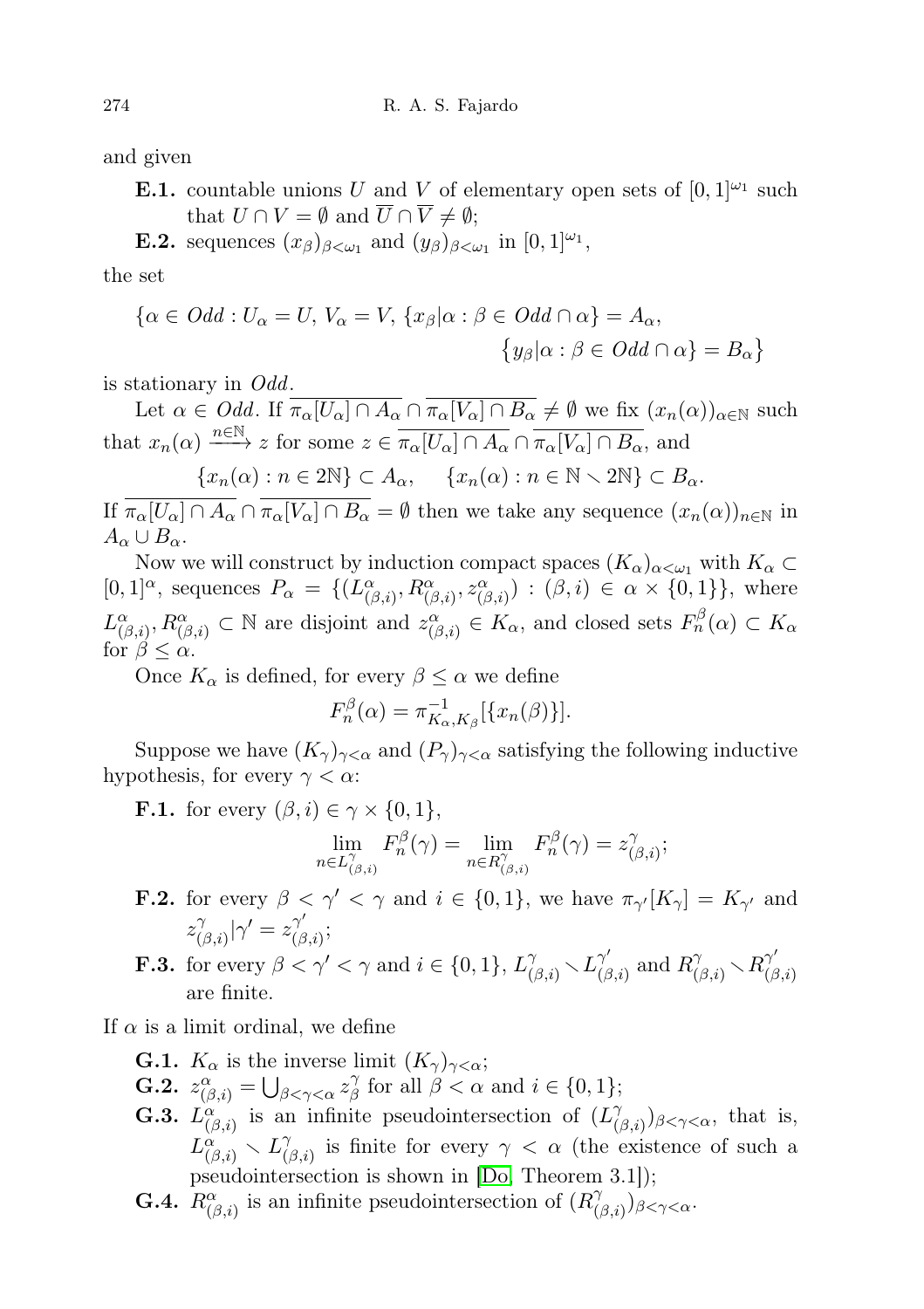Now we handle the case of a successor ordinal. Suppose we have defined  $(K_{\gamma})_{\gamma \leq \alpha}$  and  $(P_{\gamma})_{\gamma \leq \alpha}$ . We will define  $K_{\alpha+1}$  and  $P_{\alpha+1}$ .

We say that a step  $\alpha \in Even$  is non-trivial if:

- **H.1.**  $(x_n(\alpha))_{n\in\mathbb{N}}$  is a relatively discrete sequence of distinct points of  $K_\alpha$ ;
- **H.2.** there exist continuous functions  $g_n : [0,1]^\alpha \to [0,1]$  such that  $f_n(\alpha) = g_n \circ \pi_\alpha;$
- **H.3.**  $(g_n|_{K_\alpha})_{n \in \mathbb{N}}$  as above is pairwise disjoint;
- **H.4.**  $x_n(\alpha) \notin \text{supp}(g_m)$  for all  $n, m \in \mathbb{N}$  and  $g_m$  as in **H.2**;
- **H.5.**  $|\int_{K_\alpha} g_n d\mu_n(\alpha)| > \varepsilon(\alpha)$  for every  $n \in \mathbb{N}$ .

We say that a step  $\alpha \in Odd$  is non-trivial if:

I.1.  $A_{\alpha}, B_{\alpha} \subset K_{\alpha}$ ; **I.2.**  $U_{\alpha} = \pi_{\alpha}^{-1} [\pi_{\alpha}[U_{\alpha}]]$  and  $V_{\alpha} = \pi_{\alpha}^{-1} [\pi_{\alpha}[V_{\alpha}]]$ ; **I.3.**  $\pi_{\alpha}[U_{\alpha}] \cap A_{\alpha} \cap \pi_{\alpha}[V_{\alpha}] \cap B_{\alpha} \neq \emptyset;$ 

If step  $\alpha$  is trivial, we take  $K_{\alpha+1} = K_{\alpha} \times \{0\}$ ,  $L_{(\beta,i)}^{\alpha+1} = L_{(\beta,i)}^{\alpha}$ ,  $R_{(\beta,i)}^{\alpha+1} =$  $R^{\alpha}_{(\beta,i)}, z^{\alpha+1}_{(\beta,i)} = z^{\alpha}_{(\beta,i)} \cap 0, L^{\alpha+1}_{(\alpha,i)} = R^{\alpha+1}_{(\alpha,i)} = \emptyset$  and any  $z^{\alpha+1}_{(\alpha,i)}$  $\alpha+1 \atop (\alpha,i)$ 

We assume now that we are in a non-trivial step and  $\alpha \in Even$ .

Let  $g_n$  be functions as in **H.2**. Define  $h_n = g_n|_{K_\alpha}$ .

By Theorem [5.1](#page-11-0) there exist infinite  $b \subset \mathbb{N}$ , a  $\delta > 0$  and continuous functions  $h'_n: K_\alpha \to [0,1]$  for  $n \in b$  such that

- **J.1.** supp $(h'_n) \subset \text{supp}(h_n)$  for every  $n \in b$ ;
- **J.2.**  $K_{\alpha+1} = K_{\alpha}((h'_n)_{n \in b})$  is a complete extension;
- **J.3.** for every  $n \in b$ ,  $|\int h'_n d\mu_n(\alpha)| > \delta$  and  $\sum \{\int h'_n d|\mu_n(\alpha)| : m \neq n$ ,  $m \in b$ }  $< \delta/3$ ;
- **J.4.** for every  $(\beta, i) \in \alpha \times \{0, 1\}$  there exist infinite  $L_{(\beta, i)}^{\alpha+1} \subset L_{(\beta, i)}^{\alpha}$  and  $R^{\alpha+1}_{(\beta,i)} \subset R^{\alpha}_{(\beta,i)}$  and a point  $z^{\alpha+1}_{(\beta,i)}$  $\lim_{n\in L_{(\beta,i)}^{\alpha+1}} \pi^{-1}[F_n^{\beta}(\alpha)] =$  $\lim_{n\in R^{\alpha+1}_{(\beta,i)}}\pi^{-1}[F_{n}^{\beta}(\alpha)]=z_{(\beta,i)}^{\alpha+1}$  $\alpha_{(\beta,i)}^{\alpha+1}$ , where  $\pi$  is the projection from  $K_{\alpha+1}$ to  $K_{\alpha}$ ;

**J.5.** 
$$
(\pi^{-1}[x_n])_{n\in b}
$$
 and  $(\pi^{-1}[x_n])_{n\in\mathbb{N}\setminus b}$  converge to a point  $z_{(\alpha,0)}^{\alpha+1} \in K_{\alpha+1}$ .

We define  $z_{\alpha,0}^{\alpha} = z_{(\alpha,0)}^{\alpha+1} | \alpha, z_{(\alpha,1)}^{\alpha} = z_{(\alpha,0)}^{\alpha}, z_{(\alpha,1)}^{\alpha+1} = z_{(\alpha,0)}^{\alpha+1}$  and  $L_{(\alpha,i)}^{\alpha} = b$ and  $R^{\alpha}_{(\alpha,i)} = \mathbb{N} \setminus b$  for  $i \in \{0,1\}$ . Finally, we take  $F^{\alpha}_{n}(\alpha) = \{x_n\}$  and  $F_n^{\beta}(\alpha+1) = \pi^{-1}[F_n^{\beta}(\alpha)]$  for all  $n \in \mathbb{N}$  and  $\beta \leq \alpha$ .

This concludes the construction of  $K_{\alpha+1}$  when  $\alpha \in Even$ .

Let  $\alpha \in Odd$  be a non-trivial step. Take  $z = \lim_{n \to \infty} x_n(\alpha)$  in  $K_\alpha$ . By Urysohn's lemma there is a pairwise disjoint sequence  $(h_n)_{n\in\mathbb{Z}}$  of continuous functions from  $K_{\alpha}$  into [0,1] such that  $\Delta((h_n)_{n\in 2\mathbb{N}}) = \{z\}$  and, for every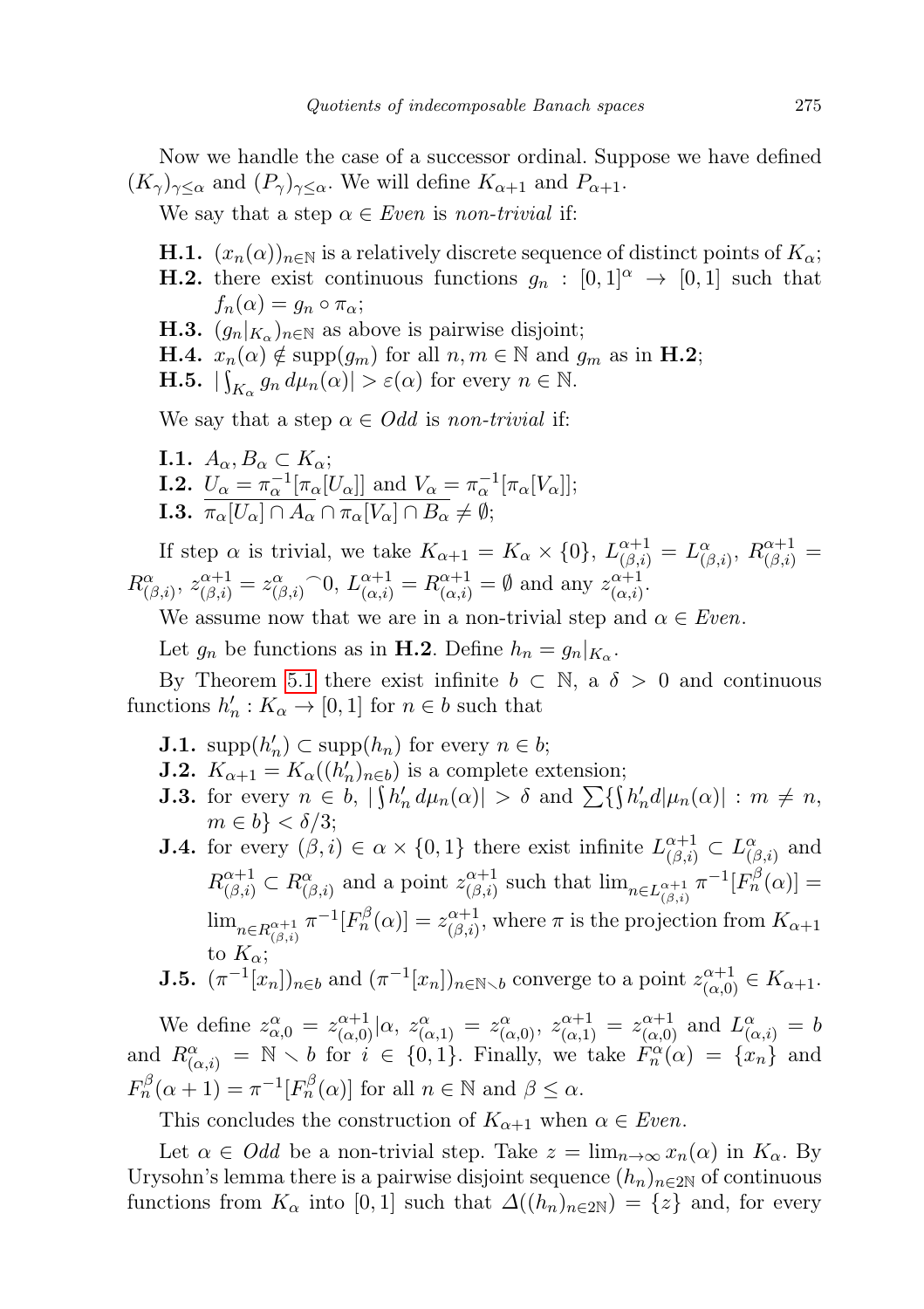$n \in 2\mathbb{N}$  and  $m \in \mathbb{N}$ ,

$$
h_n(x_m(\alpha)) = \begin{cases} 1 & \text{if } m = n \text{ or } m = n+1, \\ 0 & \text{otherwise.} \end{cases}
$$

Define  $K_{\alpha+1} = K_{\alpha}((h_n)_{n \in b}), L_{(\alpha,1)}^{\alpha+1} = b, L_{(\alpha,0)}^{\alpha+1} = 2N \setminus b, R_{(\alpha,1)}^{\alpha+1} = \{n+1 :$  $n \in L_{(\alpha,1)}^{\alpha+1}$ ,  $R_{(\alpha,0)}^{\alpha+1} = \{n+1 : n \in L_{(\alpha,0)}^{\alpha+1}\}$ ,  $z_{(\alpha,0)}^{\alpha+1} = z^{\frown}0$  and  $z_{(\alpha,1)}^{\alpha+1} = z^{\frown}1$ .

Note that  $F_n^{\alpha}(\alpha+1) = \{x_n(\alpha)^{-1}\}\$  if  $n \in L_{(\alpha,1)}^{\alpha+1} \cup R_{(\alpha,1)}^{\alpha+1}$ , and  $F_n^{\alpha}(\alpha+1) =$  $\{x_n(\alpha) \cap 0\}$  otherwise. Therefore  $F_n^{\alpha}(\alpha+1) \to z_{(\alpha,0)}^{\alpha+1}$  for  $n \in L_{(\alpha,0)}^{\alpha+1} \cup R_{(\alpha,0)}^{\alpha+1}$ , and  $F_n^{\alpha}(\alpha+1) \to z_{(\alpha,1)}^{\alpha+1}$  for  $n \in L_{(\alpha,1)}^{\alpha+1} \cup R_{(\alpha,1)}^{\alpha+1}$ .

The remaining construction of  $P_{\alpha+1}$ —namely,  $L_{(\beta,i)}^{\alpha+1}$  $\alpha_{(\beta,i)}^{\alpha+1},\,R_{(\beta,i)}^{\alpha+1}$  $z^{\alpha+1}_{(\beta,i)}$  and  $z^{\alpha+1}_{(\beta,i)}$  $\alpha_{(\beta,i)}^{\alpha+1}$  for  $\beta < \alpha$ —is made as in Case 2 at a non-trivial step  $\alpha \in Even$ .

Finally we define K to be the inverse limit of  $(K_{\alpha})_{\alpha<\omega_1}$ . Let  $(f_n)_{n\in\mathbb{N}}$ ,  $(x_n)_{n\in\mathbb{N}}$ ,  $(\mu_n)_{n\in\mathbb{N}}$  and  $\varepsilon$  be as in the hypothesis of the theorem. Using Urysohn's lemma and regularity of  $\mu_n$  to reduce the supports of  $f_n$  preserving condition (d) of the hypothesis, we may assume without loss of generality that  $x_n \notin \text{supp}(f_m)$  for all  $n, m \in \mathbb{N}$ .

By Tietze's theorem we extend  $f_n$  continuously to  $\tilde{f}_n : [0,1]^{|\omega_1} \to [0,1].$ By a theorem of Mibu (see [\[Mi\]](#page-24-13)) there exist  $\alpha < \omega_1$  and continuous functions  $g_n : [0,1]^\alpha \to [0,1]$  such that  $f_n = g_n \circ \pi$ . Note that  $f_n = g_n|_{K_\alpha} \circ \pi_\alpha$ . As the existence of such functions still holds for some  $\alpha' > \alpha$ , since  $\tilde{f}_n \circ \pi_{\alpha'} =$  $g_n \circ \pi_\alpha \circ \pi_{\alpha'}$ , we may choose a non-trivial step  $\alpha \in Even$  such that:

**K.1.**  $f_n(\alpha) = \tilde{f}_n$  for every  $n \in \mathbb{N}$ ; **K.2.**  $x_n(\alpha) = x_n | \alpha$  for every  $n \in \mathbb{N}$ ; **K.3.**  $\varepsilon(\alpha) = \varepsilon$ ; **K.4.**  $\mu_n(\alpha) = \mu_n | \mathcal{B}_\alpha$  for every  $n \in \mathbb{N}$ .

Let  $b = L_{(\alpha,0)}^{\alpha+1}$  and  $a = L_{(\alpha,0)}^{\alpha+1} \cup R_{(\alpha,0)}^{\alpha+1}$ . Define  $f'_n = h'_n \circ \pi$ , whith  $h'_n$  as in **J.1** to **J.5**, regarding that  $K_{\alpha+1} = K_{\alpha}((h'_n)_{n \in b})$ . Fix  $\delta > 0$  as in **J.3**.

By Lemma [3.4,](#page-3-1)  $(h'_n \circ \pi)_{n \in b}$  has supremum in  $C(K_{\alpha+1})$ . By Lemma [3.7,](#page-4-1)  $(f'_n)_{n \in b}$  has supremum in  $C(K)$ .

Note that  $\int f'_n d\mu_m = \int h'_n d\mu_m(\alpha)$  for all  $n, m$ , since  $f'_n$  is determined by the coordinates below  $\alpha$ . So we infer (e).

Connectedness of K follows from Lemma [3.7.](#page-4-1)

It remains to prove (g). Suppose that there exist open subsets  $U_1$  and  $U_2$  of K such that  $x_n(\alpha) \in U_1$  for every  $n \in b$ , and  $x_n(\alpha) \in U_2$  for every  $n \in a \setminus b$ . By compactness, we may assume that  $U_1$  and  $U_2$  are finite unions of elementary open sets. Hence there exists  $\beta < \omega_1$ , which may be taken greater than  $\alpha$ , such that the separation occurs below  $\beta$ , i.e.,  ${x_n | \beta : n \in b} \cap {x_n | \beta : n \in a \setminus b} = \emptyset$  in  $K_\beta$ . Since  $x_n | \alpha = x_n(\alpha)$ , we have  $x_n|\beta \in F_n^{\alpha}(\beta)$ . By the construction,  $L^{\beta}_{(\alpha,0)} \setminus L^{\alpha+1}_{(\alpha,0)}$  is finite. Since  $L^{\alpha+1}_{(\alpha,0)} = b$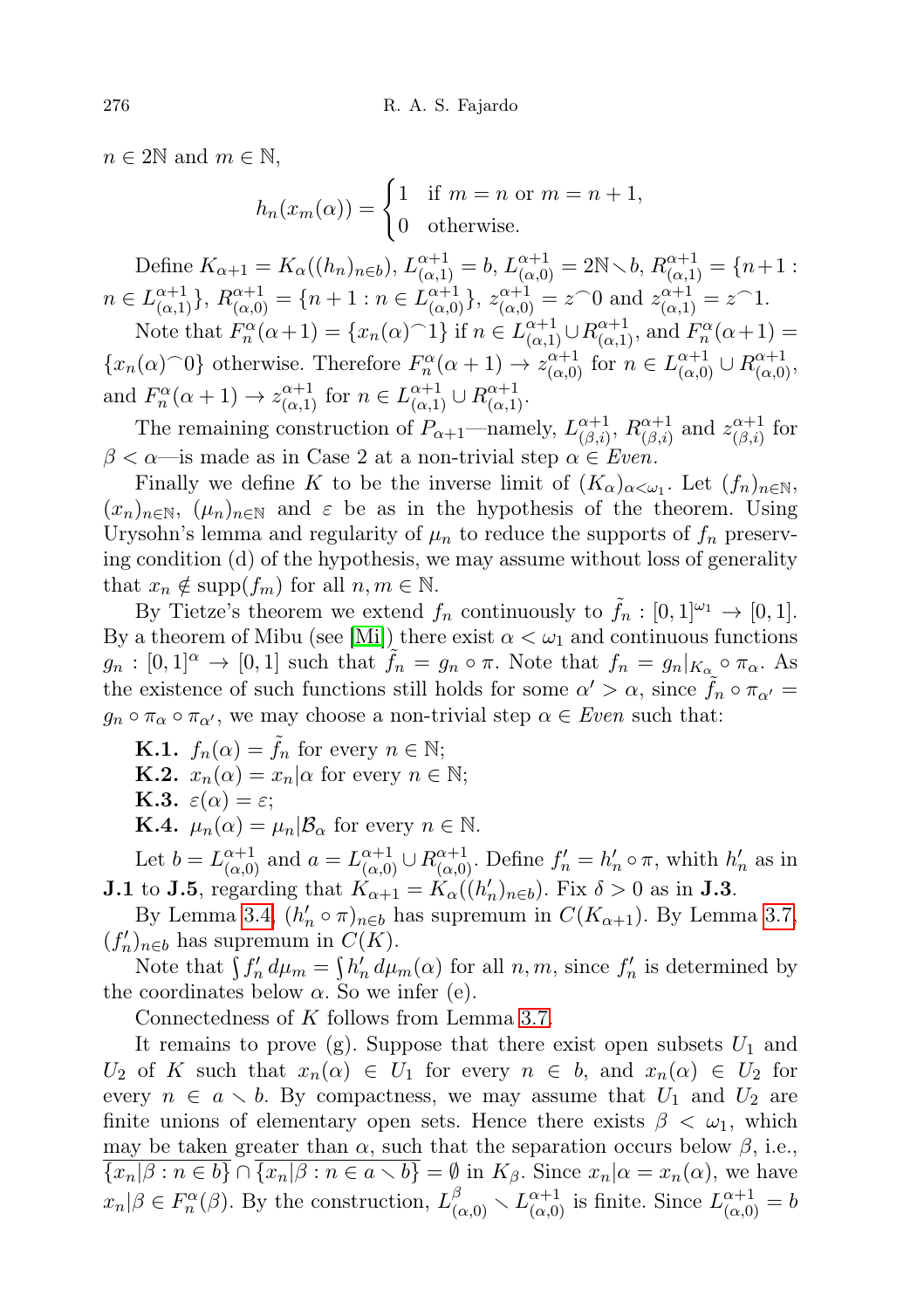and  $\lim_{n\in L^{\beta}_{(\alpha,0)}} F_n^{\alpha}(\beta) = z^{\beta}_{(\alpha,0)},$  we have  $z^{\beta}_{(\alpha,0)} \in \overline{\{x_n|\beta : n \in b\}}$ . We conclude analogously that  $z_{(\alpha,0)}^{\beta} \in \overline{\{x_n|\beta : n \in a \setminus b\}}$ , contradicting  $\overline{\{x_n|\beta : n \in b\}} \cap$  $\overline{\{x_n|\beta : n \in a \setminus b\}} = \emptyset.$ 

Now we prove part (ii) of the theorem. Let  $L$  be a closed subset of  $K$ and let  $V_1$  and  $V_2$  be disjoint open subsets of L such that  $\overline{V}_1 \cap \overline{V}_2 \neq \emptyset$ . Take open subsets U and V of  $[0,1]^{\\\omega_1}$  such that  $V_1 = U \cap L$  and  $V_2 = V \cap L$ . Since L is closed,  $\overline{V}_1 \cap \overline{V}_2 = \overline{U} \cap \overline{V} \cap L$ , because  $\overline{U \cap L} = \overline{U} \cap L$ .

By separability of  $[0, 1]^{2}$  (see [\[Eng,](#page-24-8) 2.3.16]),  $[0, 1]^{2}$  satisfies the countable chain condition, i.e., it does not contain an uncountable pairwise disjoint sequence of open sets. So, if we let  $U' \subset U$  be the union of a maximal family of elementary open subsets of U, we have  $\overline{U'} = \overline{U}$ , and the same holds for V. Therefore we may assume that  $U$  and  $V$  are countable unions of elementary open sets.

Let  $(y_\alpha)_{\alpha<\omega_1}$  and  $(z_\alpha)_{\alpha<\omega_1}$  be dense sequences in  $V_1$  and  $V_2$ , respectively. Take  $\beta < \omega_1$  containing all coordinates which determine U and V, i.e., satisfying  $\pi^{-1}[\pi_{\beta}[U]] = U$  and  $\pi^{-1}[\pi_{\beta}[V]] = V$ . By Lemma [4.3](#page-10-2) there is  $\alpha > \beta$  such that  $\alpha \in Odd$ ,  $U_{\alpha} = U$ ,  $V_{\alpha} = V$ ,  $(y_{\beta}|\alpha)_{\beta < \alpha}$  is dense in  $\pi_{\alpha}[V_1]$ ,  $(z_{\beta}|\alpha)_{\beta<\alpha}$  is dense in  $\pi_{\alpha}[V_2]$ , and

$$
\{y_{\beta}|\alpha:\beta<\alpha\}=A_{\alpha},\quad \{z_{\beta}|\alpha:\beta<\alpha\}=B_{\alpha}.
$$

Let  $x \in V_1 \cap V_2$ . Since  $A_{\alpha}$  and  $B_{\alpha}$  are dense in  $\pi_{\alpha}[V_1]$  and  $\pi_{\alpha}[V_2]$ , respectively, we have  $x|\alpha \in \pi_\alpha[U_\alpha] \cap A_\alpha \cap \pi_\alpha[V_\alpha] \cap B_\alpha$ . So  $\alpha \in Odd$  is a non-trivial step. Therefore  $x_n(\alpha) \xrightarrow{n \in \mathbb{N}} x|\alpha$  and  $x_n(\alpha) \in \pi_\alpha[V_1]$  if n is even, while  $x_n(\alpha) \in \pi_\alpha[V_2]$  if n is odd.

For every even *n*, take  $\alpha_n$  such that  $y_{\alpha_n}|\alpha = x_n(\alpha)$ . For every odd *n*, take  $\alpha_n$  such that  $z_{\alpha_n}|\alpha = x_n(\alpha)$ . As in the proof of item (g) of part (i), we have

$$
\overline{\{y_{\alpha_n} : n \in L_{(\alpha,0)}^{\alpha+1}\}} \cap \overline{\{z_{\alpha_n} : n \in R_{(\alpha,0)}^{\alpha+1}\}} \neq \emptyset,
$$
  

$$
\overline{\{y_{\alpha_n} : n \in L_{(\alpha,1)}^{\alpha+1}\}} \cap \overline{\{z_{\alpha_n} : n \in R_{(\alpha,1)}^{\alpha+1}\}} \neq \emptyset.
$$

Let  $z_1 \in \{y_{\alpha_n} : n \in L_{(\alpha,0)}^{\alpha+1}\} \cap \{z_{\alpha_n} : n \in R_{(\alpha,0)}^{\alpha+1}\}$  and  $z_2 \in \{y_{\alpha_n} : n \in L_{(\alpha,1)}^{\alpha+1}\}$  $\cap \{z_{\alpha_n} : n \in R_{(\alpha,1)}^{\alpha+1}\}$ . We have  $z_1, z_2 \in \overline{V}_1 \cap \overline{V}_2$  and

$$
z_1|(\alpha + 1) = z_{(\alpha,0)}^{\alpha+1} \neq z_{(\alpha,1)}^{\alpha+1} = z_2|(\alpha + 1).
$$

So  $|\overline{V}_1 \cap \overline{V}_2| \geq 2$ , proving the theorem.

<span id="page-18-0"></span>THEOREM 5.3. Assuming  $\diamondsuit$  there exists a compact connected space K such that every closed  $L \subset K$  is a Koszmider space. In particular,  $C(L)$  is indecomposable whenever  $L$  is a closed connected subspace of  $K$ .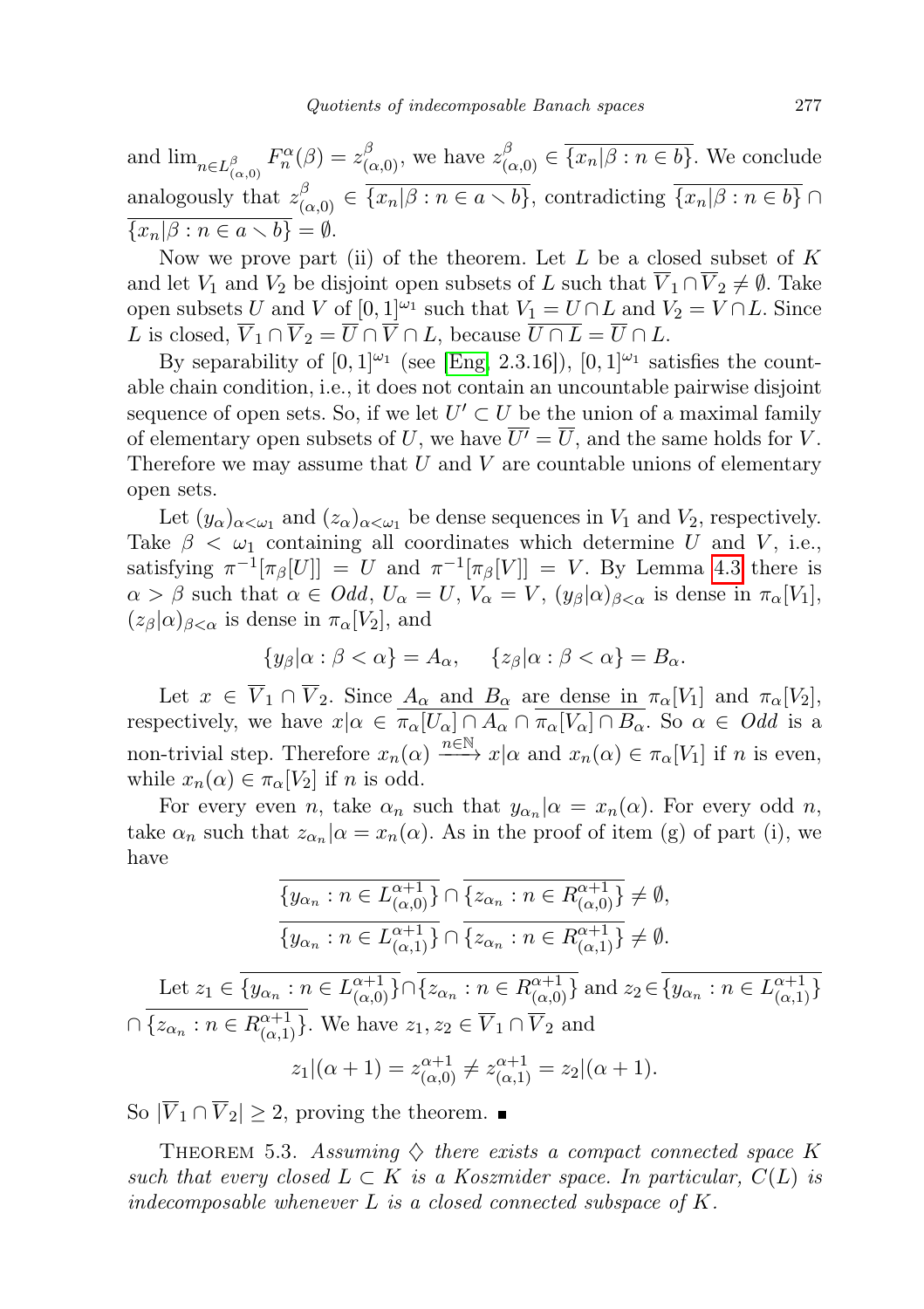*Proof.* Let K be the space of Theorem [5.2.](#page-13-0) Let L be a closed subspace of K and  $T: C(L) \to C(L)$  be a bounded operator. We will prove that T is a weak multiplier. The following proof is an adaptation of Lemma 5.2 of [\[Ko1\]](#page-24-2).

Suppose that  $T$  is not a weak multiplier, i.e., there exist a pairwise disjoint sequence  $(e_n)_{n\in\mathbb{N}}$  in  $C(L)$  with ranges included in  $[-1,1]$ , an  $\varepsilon > 0$  and points  $x_n \in L$  such that  $e_n(x_n) = 0$  for every  $n \in \mathbb{N}$ , and  $|T(e_n)(x_n)| > \varepsilon$ for infinitely many n's. Taking a subsequence, we assume that this holds for all n.

Since finite sums of  $e_n$  are uniformly bounded, if  $x_n$  were constant for infinitely many  $n$ 's,  $T$  would not be bounded. Hence we may assume that  $x_n \neq x_m$  whenever  $n \neq m$ .

We may assume without loss of generality that  $e_m(x_n) = 0$  for all  $n, m \in \mathbb{N}$ . In fact, if there exists  $k_0$  such that  $e_{k_0}(x_n) \neq 0$  for n belonging to some infinite  $N' \subset \mathbb{N}$ , we pass to the subsequence indexed by  $N' \setminus \{k_0\}$ and use disjointness of  $(e_n)_n$  to show that  $e_m(x_n) = 0$  for all  $n, m$ . Otherwise, we can easily construct by induction a subsequence with this property, namely, for each *n* we find  $k_n > k_{n-1}$  such that  $e_m(x_{k_n}) = 0$  for all  $m \leq k_{n-1}$ .

Taking max $(e_n, 0) - \min(e_n, 0)$  instead of  $e_n$ , we may assume that  $e_n$  has its range included in [0, 1].

For every n, let  $\mu_n = T^*(\delta_{x_n})$ , i.e.,  $\mu_n$  is the measure given by the relation

$$
T(f)(x_n) = \int f d\mu_n
$$

for all  $f \in C(L)$ . We have  $|\int e_n d\mu_n| > \varepsilon$  for every n. Note that  $(\mu_n)_{n \in \mathbb{N}}$ is bounded. By Rosenthal's lemma (see [\[Di,](#page-23-0) p. 82]) we find some infinite  $N' \subset \mathbb{N}$  such that

$$
\sum\left\{\left|\int e_m\,d\mu_n\right|:n\neq m,\,m\in N'\right\}<\varepsilon/3.
$$

Now we use Tietze's theorem and Urysohn's lemma to extend  $e_n$  continuously to K preserving disjointness and range in  $[0, 1]$ .

Since  $L \subset K$ , we view  $\mu_n$  as measures on K, i.e.,  $\mu_n(A) = \mu'_n(A \cap L)$  for every Borel  $A \subset K$ . So, for all  $n, m \in \mathbb{N}$ , we have

$$
\int\limits_K f_m \, d\mu_n = \int\limits_L e_m \, d\mu_n.
$$

Applying Theorem [5.2](#page-13-0) for  $(f_n)_{n\in N'}$ ,  $(x_n)_{n\in N'}$ ,  $(\mu_n)_{n\in N'}$  and  $\varepsilon$ , we find  $b \subset a \subset N', \delta > 0$  and functions  $(f'_n)_{n \in a}$  as stated in the theorem.

We may assume that

$$
\int \sup \{f'_m : m \in b\} d\mu_n = \int \sum_{m \in b} f'_m d\mu_n
$$

for every  $n \in \mathbb{N}$ . In fact, take a family  $(N_{\xi})_{\xi < \omega_1}$  of infinite subsets of N' such that  $N_{\xi} \cap N_{\eta}$  is finite for all  $\xi \neq \eta$  (we may construct such a family by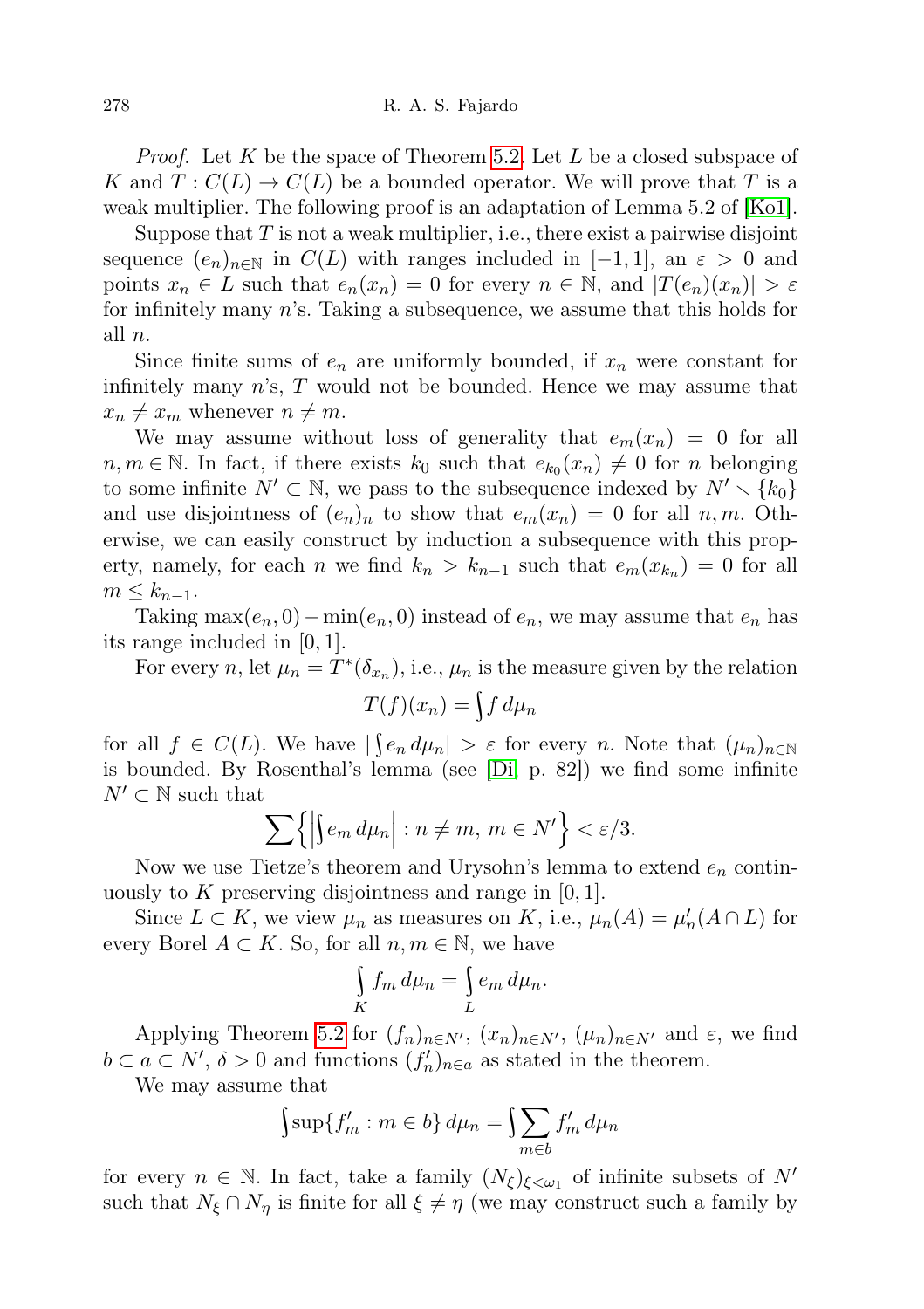identifying N with Q and  $\omega_1$  with R, and taking for  $N_{\xi}$  a rational sequence converging to  $\xi$ ). For any  $\xi$  take  $b_{\xi} \subset a_{\xi} \subset N_{\xi}$  as a and b of Theorem [5.2.](#page-13-0)

For every  $\xi < \omega_1$  and  $n \in b_{\xi}$  fix  $f_n^{\xi}$  as  $f_n'$  in the theorem, i.e., properties (e)–(g) of Theorem [5.2](#page-13-0) hold for  $f'_n = f^{\xi}_n$ ,  $a = a_{\xi}$  and  $b = b_{\xi}$ .

CLAIM 3. There exists  $\xi < \omega_1$  such that

$$
\int \left[ \sup \{ f_m^{\xi} : m \in b_{\xi} \} - \sum_{m \in b_{\xi}} f_m^{\xi} \right] d\mu_n = 0
$$

for every  $n \in \mathbb{N}$ .

For every  $\xi < \omega_1$  and  $c \subset b_{\xi}$  we define  $f_c^{\xi} = \sup\{f_m^{\xi} : m \in c\} - \sum_{m \in c} f_m^{\xi}$ whenever the supremum exists. Note that, for any finite  $F \subset b_{\xi}$ , we have

$$
\sup\{f_m^{\xi} : m \in b_{\xi}\} = \sup\{f_m^{\xi} : m \in b_{\xi} \setminus F\} + \sum_{m \in F} f_m^{\xi}
$$

and therefore  $f_{b_{\xi} \setminus F}^{\xi} = f_{b_{\xi}}^{\xi}$  $b_{\xi}^{\xi}$ . In particular  $f_{b}^{\xi}$  $\mathcal{L}_{b_{\xi}}^{\xi} = f_{b_{\xi} \setminus b_{\xi'}}^{\xi}$  for all  $\xi \neq \xi'$  in  $\omega_1$ , once  $b_{\xi} \cap b_{\xi'}$  is finite.

Let  $\xi$  and  $\xi'$  be different ordinals in  $\omega_1$ . Take  $g = \sup\{f_n^{\xi} : n \in b_{\xi} \setminus b_{\xi'}\}$ and  $h = \sup\{f_n^{\xi'} : n \in b_{\xi'} \setminus b_{\xi}\}\.$  Since  $\supp(f_n^{\eta}) \subset \supp(f_n)$  for every  $n \in \mathbb{N}$ and  $\eta < \omega_1$ , we have  $f_n^{\xi} \cdot f_m^{\xi'} = 0$  for all  $n \neq m$ . We will prove that  $g \cdot h = 0$ .

Suppose that there exists  $x \in K$  such that  $g(x) > 0$  and  $h(x) > 0$ . Then there exists an open neighborhood  $V$  of x such that the restrictions of g and h to V are both strictly positive. Hence there exist  $y \in V$  and  $n \in b_{\xi} \setminus b_{\xi'}$ such that  $f_n^{\xi}(y) > 0$ . Let  $\varphi$  be a continuous function from K into [0, 1] such that  $\varphi(y) = 1$  and  $\varphi$  is null wherever  $f_n^{\xi}$  is null. Since  $f_n^{\xi} \cdot f_m^{\xi'} = 0$  for every  $m \in b_{\xi'} \setminus b_{\xi}$ , we have  $f_m^{\xi'} \leq h \cdot \varphi < h$  for every  $m \in b_{\xi'} \setminus b_{\xi}$ , contradicting the definition of h.

Since  $f_h^{\xi}$  $b_{\xi}^{\xi} = f_{b_{\xi} \setminus b_{\xi'}}^{\xi} \leq g$  and  $f_{b_{\xi}}^{\xi'}$  $b_{\xi'}^{\xi'} = f_{b_{\xi}}^{\xi'}$  $b_{\xi'}b_{\xi'} b_{\xi} \leq h$ , it follows that  $f_{b_{\xi}}^{\xi}$  $b_{\xi}^{\xi} \cdot f_{b_{\xi}}^{\xi'}$  $b_{\xi'}^{\xi} = 0$ for all  $\xi \neq \xi'$ . So there exists  $\xi < \omega_1$  such that

$$
\int f_{b_{\xi}}^{\xi}\,d\mu_n=0
$$

for all  $n$ , proving the claim.

Taking  $f = \sup\{f'_n : n \in b\}$  and  $n \in b$  we have

$$
|T(f|_L)(x_n)| = \left| \int_K f d\mu_n \right| = \left| \int f'_n d\mu_n + \int \sum \{f'_m : m \neq n, m \in b\} d\mu_n \right|
$$
  
\n
$$
\geq \delta - \delta/3 = 2\delta/3.
$$

On the other hand, if  $n \in a \setminus b$  then

$$
|T(f|_L)(x_n)| = \left|\int\limits_{K} \sum_{m \in b} f'_m \, d\mu_n\right| \le \delta/3.
$$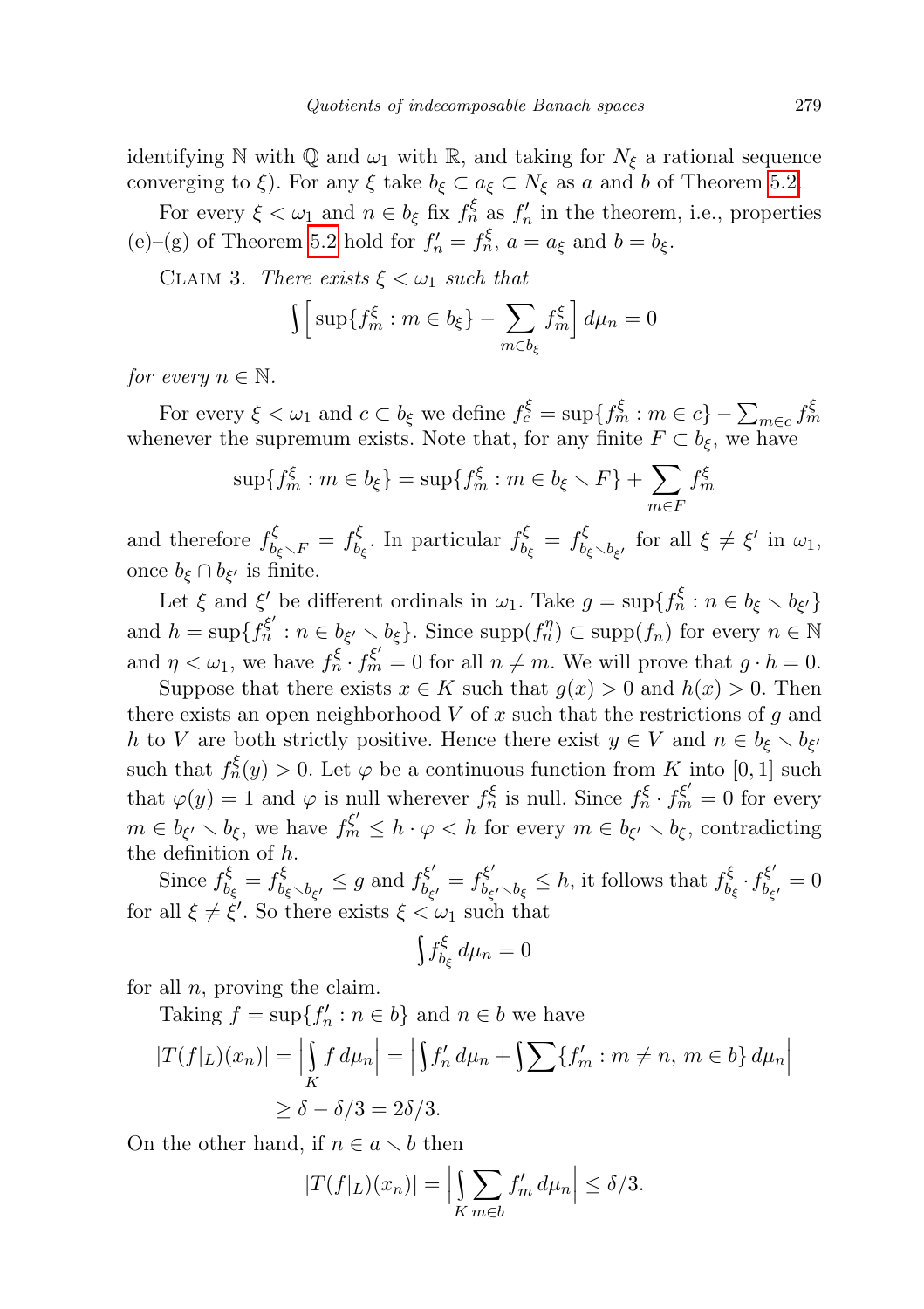By continuity of  $T(f|_L)$ , we conclude that the closures of  $\{x_n : n \in b\}$ and  $\{x_n : n \in a \setminus b\}$  are disjoint, contradicting Theorem [5.2\(](#page-13-0)g).

We have proved that all operators on  $C(L)$  are weak multipliers, for all closed  $L \subset K$ . Connectedness of K is Theorem [5.2\(](#page-13-0)ii). By Lemmas [2.3](#page-1-0) and [2.6,](#page-2-0) and Theorem [2.4,](#page-1-1) we conclude that  $C(L)$  is indecomposable whenever L is a connected closed subspace of K.

COROLLARY 5.4. The space  $C(K)$  as above has at least continuum many non-isomorphic indecomposable quotients of the form  $C(L)$ .

*Proof.* First we note that a Banach space  $C(L)$  with few operators cannot be isomorphic to any of its proper quotients. Indeed, suppose that  $X$  is a proper quotient of  $C(L)$ . Let  $T: C(L) \to X$  be a surjective and non-injective bounded linear transformation. Suppose that there exists an isomorphism  $S: X \to C(L)$ . Since  $C(L)$  has few operators,  $S \circ T$  is a weak multiplier and, by Lemma [2.2,](#page-1-2)  $S \circ T$  is surjective iff it is an isomorphism onto its range. But S and T are both surjective, which implies that  $S \circ T$  is surjective, and therefore it is an isomorphism on  $C(K)$ . This leads to a contradiction, since T is not injective.

Now, for every  $r \in [0,1]$  take  $K_r = \pi_{K,[0,1]^2}^{-1}([0,r]^2)$ . By Lemma [3.7](#page-4-1) we conclude that  $K_r$  is connected for every  $r \in [0,1]$ , and Theorem [5.3](#page-18-0) states that  $C(K_r)$  has few operators. If  $r < s$  we have  $K_r \subset K_s$ , and so  $C(K_r)$  is a proper quotient of  $C(K_s)$ . Therefore, these are non-isomorphic indecomposable quotients of  $C(L)$ .

6. An indecomposable  $C(K)$  where K contains a homeomorphic copy of  $\beta N$ . Theorem [5.3](#page-18-0) shows that, under  $\diamondsuit$ , there exists a compact K such that, for every  $L \subset K$ ,  $C(L)$  has few operators. In particular, K does not contain a homeomorphic copy of  $\beta N$ . In this section, assuming CH, we construct a connected compact K containing  $\beta N$  such that  $C(K)$  has few operators.

The next lemma is quite standard and we will omit the proof.

<span id="page-21-0"></span>LEMMA 6.1. Let  $K$  be a compact space. The following statements are equivalent:

- (i) K contains a subspace which is homeomorphic to  $\beta N$ .
- (ii) There exists a relatively discrete sequence  $(x_n)_{n\in\mathbb{N}}$  in K such that, for every  $a \subset \mathbb{N}$ ,  $\overline{\{x_n : n \in a\}} \cap \overline{\{x_n : n \in \mathbb{N} \setminus a\}} = \emptyset$ .

<span id="page-21-1"></span>THEOREM  $6.2.$  (CH) There exists a compact connected K such that  $C(K)$  is indecomposable and K contains a homeomorphic copy of  $\beta\mathbb{N}$ .

Proof. As in [\[Ko1\]](#page-24-2), we will construct by induction compact connected spaces  $(K_{\alpha})_{\alpha \leq \omega_1}$ , sequences  $\{q_n | \alpha : n \in \mathbb{N}\}\subset K_{\alpha}$ , and sets  $b_{\alpha} \subset a_{\alpha} \subset \mathbb{N}$ for  $\alpha < \omega_1$ . We construct  $(K_\alpha)_{\alpha \leq \omega_1}$  so that  $K_0 = [0,1]^2$  and  $K_{\alpha+1}$  is an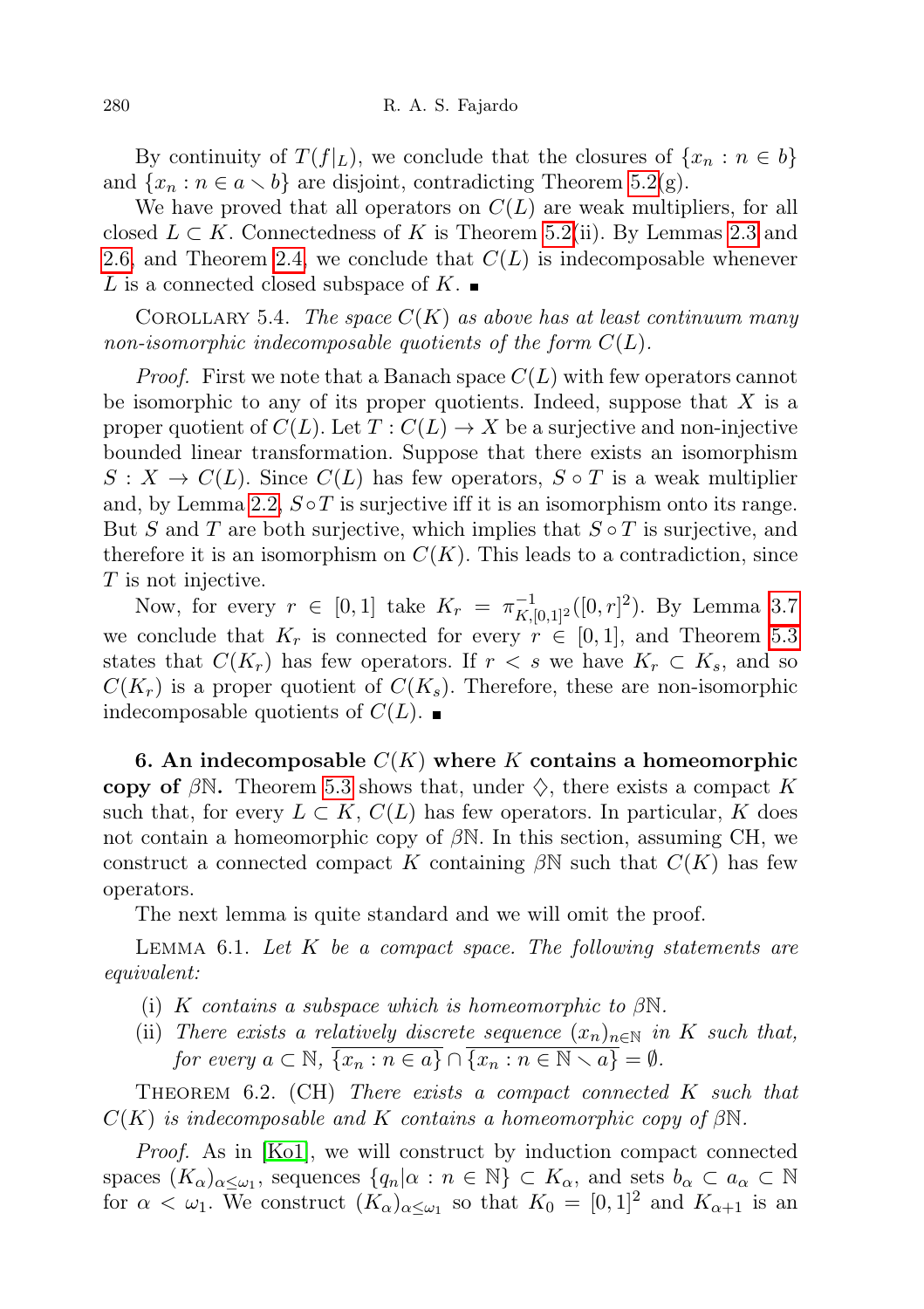extension of  $K_{\alpha}$  by a pairwise disjoint sequence of functions from  $K_{\alpha}$  into [0, 1]. If  $\alpha$  is a limit ordinal, we define  $K_{\alpha}$  as the inverse limit of  $(K_{\beta})_{\beta<\alpha}$ . For every ordinal  $\alpha$  we have  $b_{\beta} \subset a_{\beta} \subset \mathbb{N}$  for  $\beta < \alpha$ , and the set  $\{q_n | \alpha : n \in \mathbb{N}\}\$ is dense in  $K_{\alpha}$  and such that  $\{q_n | \alpha : n \in a_{\beta}\}\$ is relatively discrete and

$$
\{q_n|\alpha:n\in b_{\beta}\}\cap\{q_n|\alpha:n\in a_{\beta}\smallsetminus b_{\beta}\}\neq\emptyset
$$

in  $K_{\alpha}$ .

In  $K_0 = [0, 1]^2$  let  $\{x_n | 0 : n \in \mathbb{N}\}\$  be a relatively discrete sequence which is disjoint from  $\{q_n|0: n \in \mathbb{N}\}\.$  Let Even be the set of even ordinals in  $\omega_1$ and *Odd* the set of odd ordinals in  $\omega_1$ . In every  $K_\alpha$  we have constructed a relatively discrete sequence  $\{x_n | \alpha : n \in \mathbb{N}\}\$  of points that extend  $x_n | 0$ . In the inductive construction, if  $\alpha \in Even$  we proceed as in [\[Ko1\]](#page-24-2) to get  $K_{\alpha+1}$ , identifying Even with  $\omega_1$ . Let us fix an enumeration  $\{N_\alpha : \alpha \in Odd\}$  of all subsets of N. Let  $\alpha \in Odd$ . By CH,  $K_{\alpha}$  has countable weight, and no isolated points since it is connected. So, we can apply Lemma [3.9](#page-6-0) to  $K_{\alpha}$ , obtaining pairwise disjoint functions  $f_n$  from  $K_\alpha$  into [0, 1], for  $n \in N_\alpha$ , such that  $f_n(x_m|\alpha) = 1$  if  $n = m$ , and  $f_n(x_m|\alpha) = 0$  if  $n \neq m$ , and the extension of  $K_{\alpha}$  by  $(f_n)_{n \in N_{\alpha}}$  is strong (see [\[Ko1,](#page-24-2) Definition 4.2]). Define  $K_{\alpha+1}$  to be that extension, and  $x_n|(\alpha + 1) = (x_n|\alpha, 1)$  if  $n \in N_\alpha$ , and  $x_n|(\alpha + 1) = (x_n|\alpha, 0)$ otherwise. We have

$$
\overline{\{x_n|(\alpha+1) : n \in N_{\alpha}\}} \cap \overline{\{x_n|(\alpha+1) : n \in \mathbb{N} \setminus N_{\alpha}\}} = \emptyset
$$

in  $K_{\alpha+1}$ . For  $\alpha \in Even$ , take for  $x_n | (\alpha+1)$  any extension of  $x_n(\alpha)$ .

For all  $\beta < \alpha < \omega_1$  we have

$$
\overline{\{x_n|\alpha : n \in N_\beta\}} \cap \overline{\{x_n|\alpha : n \in \mathbb{N} \setminus N_\beta\}} = \emptyset
$$

in  $K_{\alpha}$ . Setting  $x_n = \bigcup_{\alpha < \omega_1} x_n | \alpha$ , for every  $a \subset \mathbb{N}$  we have  $\overline{\{x_n : n \in a\}} \cap$  $\overline{\{x_n : n \in \mathbb{N} \setminus a\}} = \emptyset$  in  $K = K_{\omega_1}$ . From Lemma [6.1](#page-21-0) we conclude that K contains a subspace homeomorphic to  $\beta N$ .

7. Final remarks. It remains open whether CH is necessary for The-orem [6.2](#page-21-1) to hold. The necessity of axiom  $\diamondsuit$  for [5.3](#page-18-0) also remains open. We remark that a construction in ZFC of a compact  $K$  as in [5.3](#page-18-0) would completely solve Efimov's problem, which has only consistent answers until now (assuming CH, which is weaker than  $\Diamond$ ).

We say that a 0-dimensional compact space  $K$  has the *Subsequential* Completeness Property (SCP) if for any pairwise disjoint sequence of closedopen sets there is a subsequence which has supremum in the algebra of closed-open sets in K. By a result of Haydon (see  $[Ha, Proposition 1G]$  $[Ha, Proposition 1G]$ ), this implies, under CH, that K contains a homeomorphic copy of  $\beta$ N. It is easy to see that the 0-dimensional Koszmider space constructed in [\[Ko1\]](#page-24-2) has the SCP. In the connected construction, an analogous property holds, with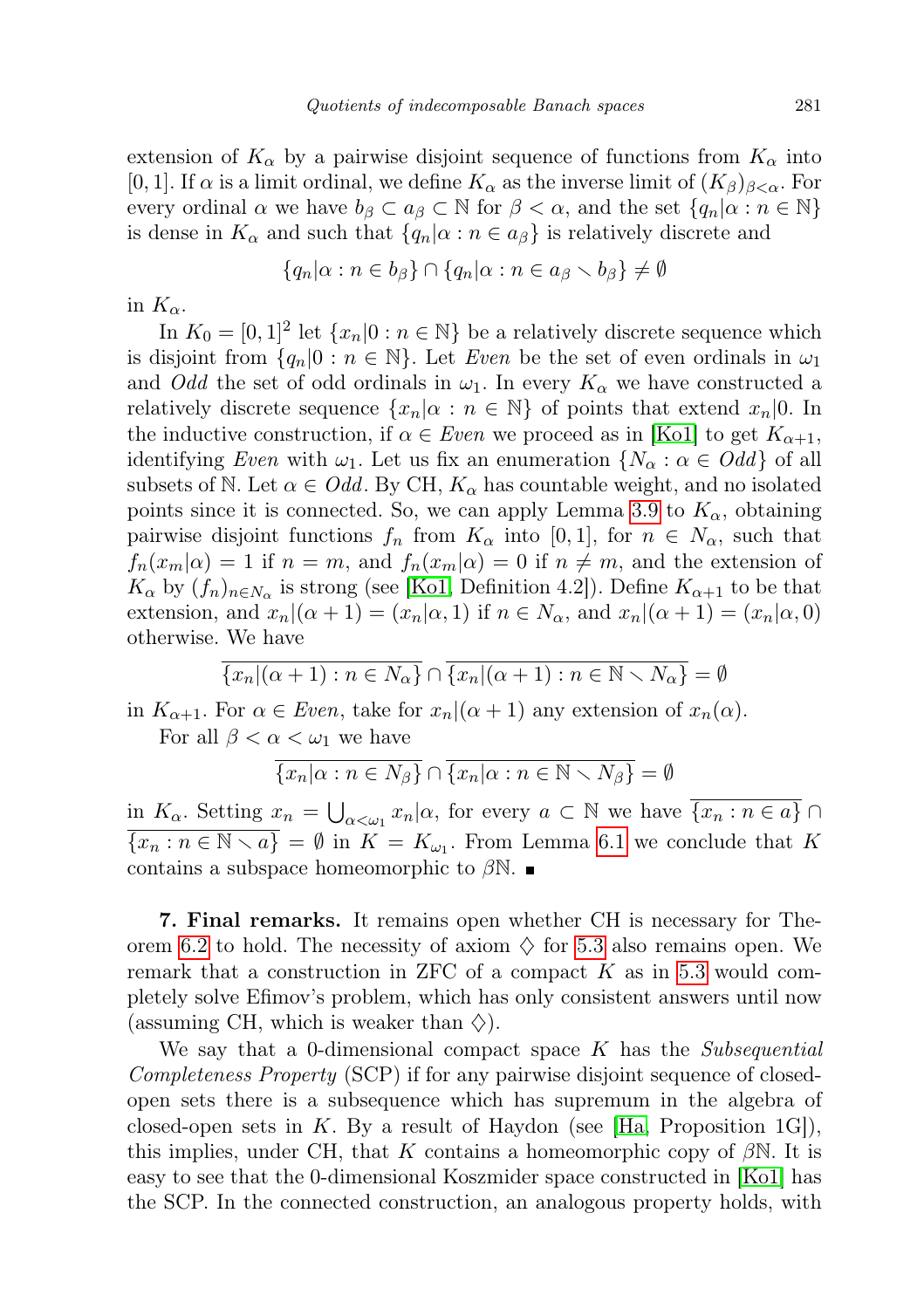suprema of sequences of closed-open sets replaced by suprema of continuous functions. If the result of Haydon can be adapted to the connected case, we can prove that the construction of Koszmider, under CH, also satisfies the condition of Theorem [6.2.](#page-21-1)

Note that, in the construction of Theorem [5.2,](#page-13-0) it was necessary to change the functions  $(f_n)_{n\in\mathbb{N}}$  before adding the supremum. This can be related to the result of Haydon, and one may investigate whether the connected version of SCP implies (under CH, perhaps) the presence of  $\beta N$  as a subspace.

Both Theorems [5.3](#page-18-0) and [6.2](#page-21-1) at first sight state topological properties of K which seem not to be preserved by isomorphisms of Banach spaces. Nevertheless, Schlakow proved ([\[Sc,](#page-24-6) Theorem 1.44]) that if  $C(K)$  and  $C(L)$ have few operators and are isomorphic, for perfect compact sets  $K$  and  $L$ , then  $K$  and  $L$  are homeomorphic.

Although we know that, at least for compact sets with no isolated points, those properties are preserved by isomorphisms, we do not know yet if the property stated in Theorem [5.3](#page-18-0) is preserved by isomorphism.

PROBLEM 7.1. Suppose that  $C(K_1)$  is isomorphic to  $C(K_2)$  and that all closed  $L \subset K_1$  are Koszmider spaces. Does this imply that every closed  $L \subset K_2$  is a Koszmider space?

The most important open problem that stems from this paper is the following question, which would generalize Theorem [5.3:](#page-18-0)

<span id="page-23-1"></span>PROBLEM 7.2. Is there an indecomposable Banach space  $C(K)$  whose quotients of the form  $C(L)$  also have few operators?

A weaker but still important version of the above problem is the following:

<span id="page-23-2"></span>PROBLEM 7.3. Is there an indecomposable Banach space  $C(K)$  which does not have  $l_{\infty}$  as quotient?

The answers to Problems [7.2](#page-23-1) and [7.3](#page-23-2) are negative under Martin's axiom and the negation of continuum hypothesis, since it is proved in [\[HLO\]](#page-24-15) that, under MA+¬CH, non-reflexive Grothendieck spaces do have  $l_{\infty}$  as quotient.

<span id="page-23-0"></span>Acknowledgements. This research was partly supported by FAPESP (grants no. 04/03508-6 and 07/54661-7). The author thanks Professors Piotr Koszmider, Elói Medina Galego and Ricardo Bianconi for their assistance and supervision. The author also thanks the referee for the suggestions which helped to improve this paper.

## References